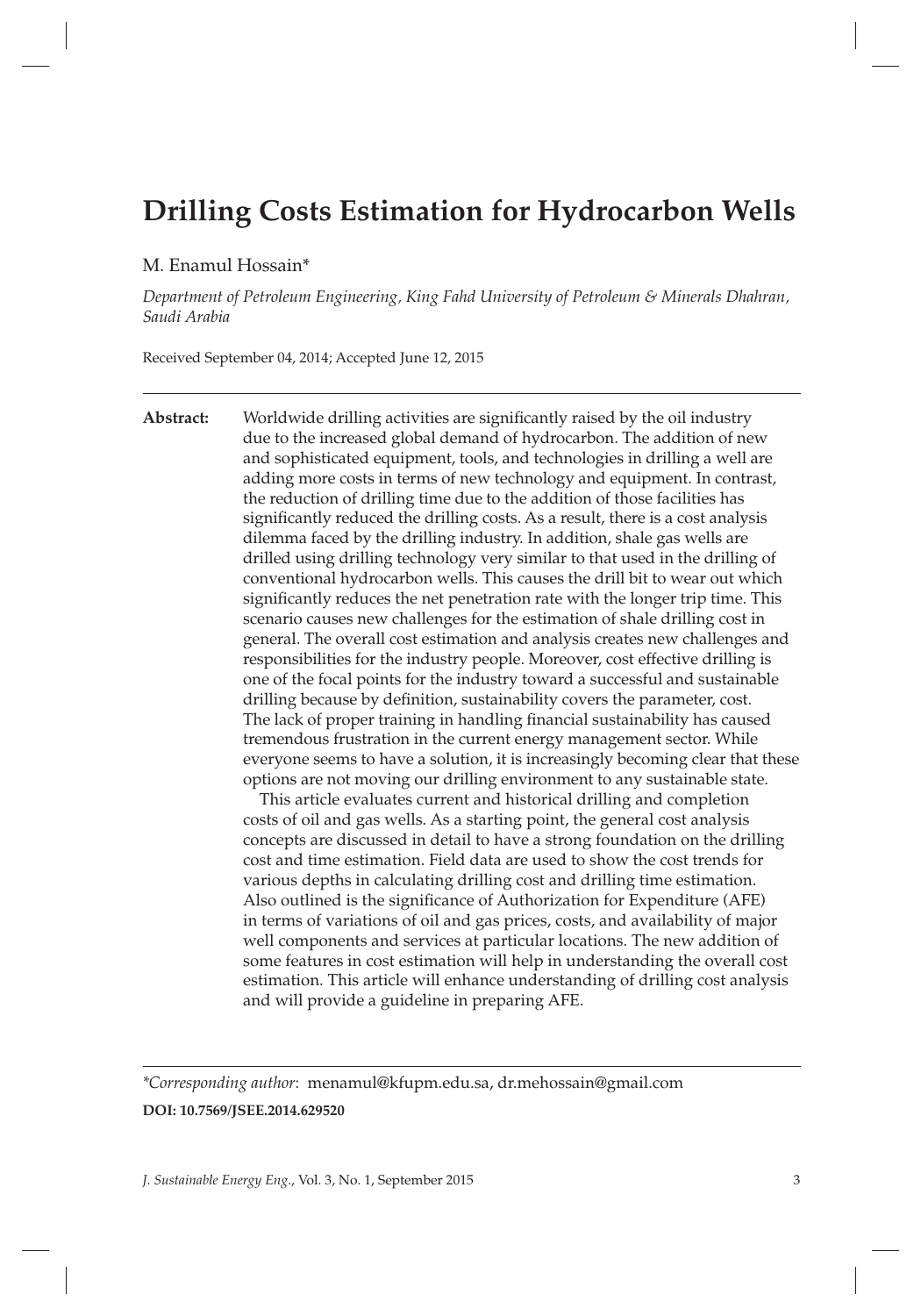**Keywords:** drilling cost, well cost, economic, average well cost, AFE, rig cost, drilling time estimation

#### **1 Introduction**

Drilling is a complex and multidimensional activity. For the search or production of oil and gas, it is subject to significant sources of variability. Even though the physics of drilling is the same globally, there are numerous factors that can influence a wider range in drilling costs and performance. Total drilling cost is a value concept that places its' emphasis on the cost of drill productivity. According to Cunha (2002), drilling costs may represent up to 40% of the entire exploration and development costs. These costs represent 25% of the total oilfield exploitation cost mostly in exploration and development of well drilling (Khodja et al., 2010). Primarily drilling costs depend on well location and well depth. However, it is also a function of manpower skills, and experience; operator, contractor, and service company's experience; geologic conditions; availability of drilling rigs and associated equipment; casing, cementing, offshore or on shore locations; equipment efficiency; well specification; and numerous other factors. Based on market and/or economic environment, drilling costs can significantly vary. In addition, the supply and demand of the above technological supports and equipment availability may also influence the costs. Finally, there are many other elements contained in the drilling cost.

If we consider the total well costs, there is a need to calculate the impacts and end of life issues associated with wells, drilling, etc., mentioned as part of the "total" well cost. This paper thus, appears to focus solely on the initial "drilling costs" of a well, what it takes to sink the thing in the first place, and does not at all address the full life cycle of a well. Costs which are not part of this analysis include long term casing, cement, and operational costs; P&A costs, and even longer term concerns with wellbore leakage in association with increasing EOR; and geothermal and other underground injection scenarios which require good wellbore seal/integrity to ensure safe and economic operations in areas with existing older wellbore infrastructure. Although the cost estimation is an essential part of well planning, it is often the most difficult to obtain with any degree of reliability. Therefore, over the past several decades, various methods have been proposed to evaluate drilling cost and complexity. All these issues are addressed by Hossain and Al-Majed (2015).

Well drilling costs analysis is needed to prepare to get the necessary authority for expenditures during the drilling phase. A systematic drilling cost analysis is done which reflects the different approximate itemised costs, guidelines for costs, and information about the drilling project. In addition there are several reasons for producing a well cost which includes budgetary control, economics, partners recharging, and shareholders. The *Authorisation for Expenditure* (AFE) is then used as a document for partners recharging, paying contractors and overall control on the well spending. This article discusses the factors affecting the drilling costs,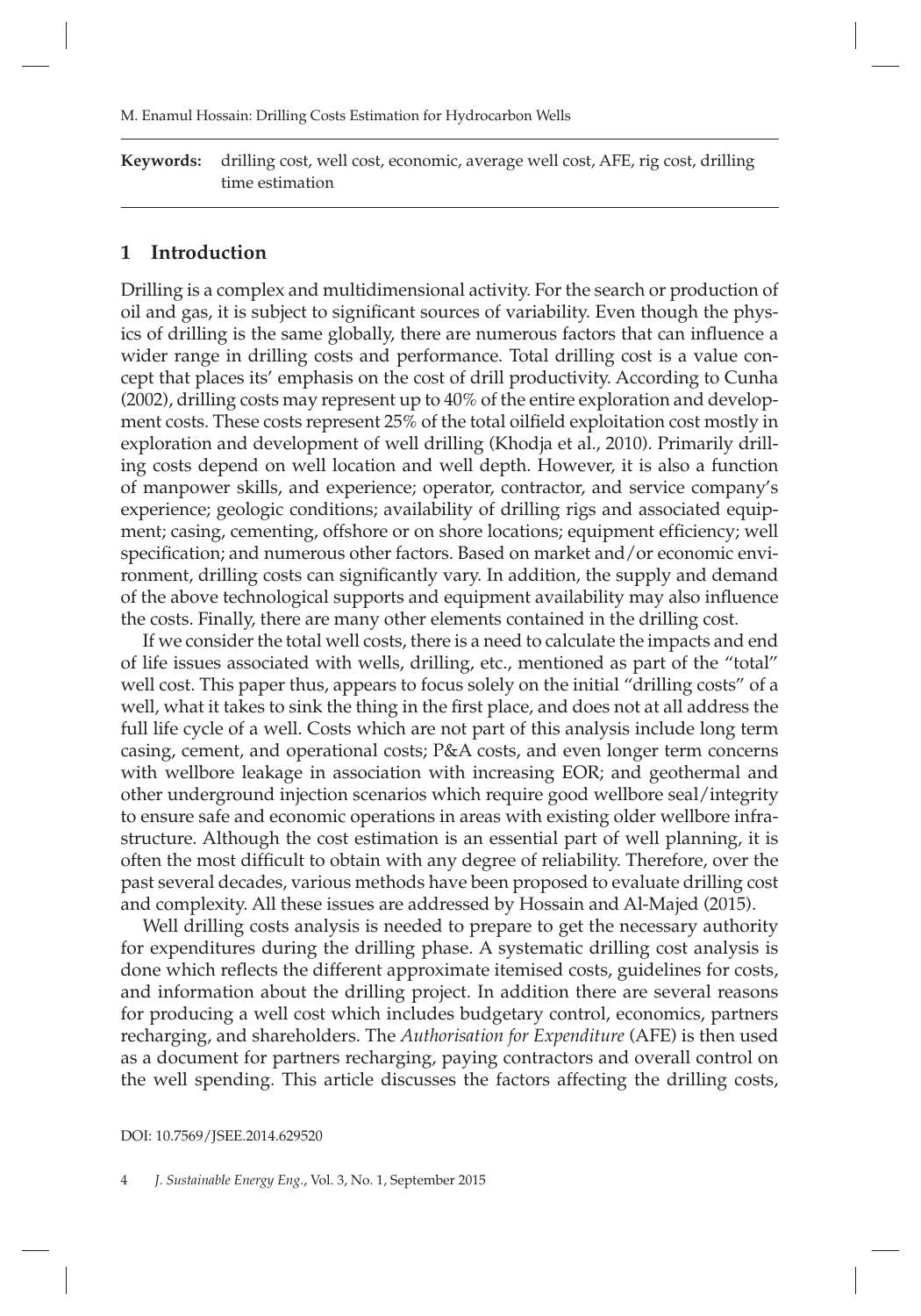types of costs, and variables. However, the paper is not a full life cycle cost analysis of wells, but in fact, focuses on the cost of sinking a well for its initial intended use only. There is a small section where sustainable concepts based on environmental, social and economic aspects are highlighted to show the limitations of AFE.

## **2 Variables Related to Drilling Costs**

It is recognized that there are many factors affecting onshore or offshore well costs which must be taken into consideration to accurately estimate the cost of a specific well. There are some common and uncommon factors that influence the well drilling costs. As a result, drilling costs increase non-linearly with depth (Figure 1a and 1b). The correlation in Figure 1 provides a good basis for estimating drilling costs based on the depth of a completed well alone. The major factors controlling the costs of drilling wells are the abnormal rig market conditions, well depth, diameter, casing design, well type (i.e. exploratory, development etc.), and well location (i.e. onshore, offshore, and geographic proximity to infrastructure and resources). In addition, there are many other secondary factors that affect the drilling cost. For example, the total depth of the well, type of rock formation, hole diameter, casing program, and the remoteness of the drilling site are few of the variables. Some of these factors are very important because they can significantly affect other drilling variables. For example, casing program is dependent on the hole depth that must be used to give the desired bottom hole diameter. The well type generally determines the type of rock formation, and to some extent, the lithology, that will be encountered. The well location can determine the rotary rig type (i.e. onshore or offshore) and material costs. Rig availability is dependent on rental rate, and partially on the ability to salvage parts from older rigs to keep working rigs operational. The differences in geology, hole diameter, well control, fluid chemistry, site accessibility and weather can cause very large variations in well costs for the same depth. This is much more apparent when drilling is being done in geothermal resources. All areas in subsurface have geothermal components when drilling is targeting a geothermal resource. They vary in wellbore diameter, completion, geology, fluid chemistry and accessibility.

Drilling costs for a hydrocarbon well can be subdivided into five origins:

- i. Pre-spud costs
- ii. Casing and cementing
- iii. Drilling rotating costs
- iv. Drilling non-rotating costs, and
- v. Trouble costs.

Pre-spud cost includes move-in and move-out costs, site preparation and well design. This cost is related to the rig size, which is a function of hole diameter, length of the longest casing string and the depth of the hole (Hossain and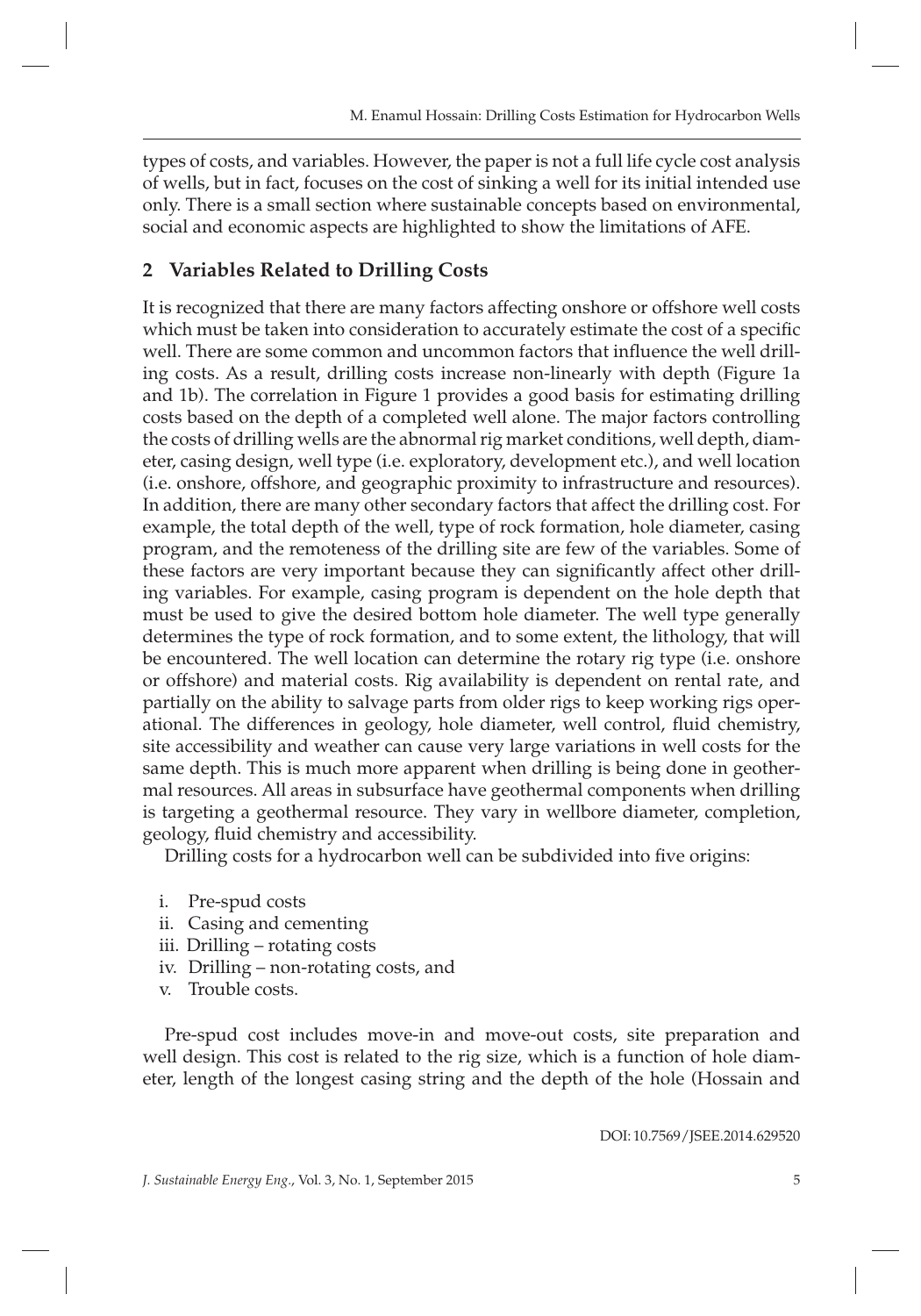

**Figure 1** Drilling cost as a function of well depth (Hossain and Al-Majed, 2015)

Al-Majed, 2015). Casing and cementing includes the cost of casing and cementing materials as well as running casing and cementing in place. This cost depends on the depth and diameter of the hole as well as the fluid pressures and to some extent the geology encountered during drilling. While drilling, rotating costs are incurred when the bit is in rotation, including all costs related to the rate of penetration such as bits and mud costs. During drilling operation, non-rotating costs are those costs incurred when the bit is not in rotation and include tripping, well control, waiting, directional control, supervision and well evaluation. Costs for trouble during drilling that cannot be planned ahead include stuck pipe, twist offs, fishing, lost circulation, hole stability problems, well control problems, cementing and casing problems and directional problems. The trouble costs and rotating costs are directly related to the geology of the site, the depth of the well and, to a lesser degree, the well diameter. Non-rotating costs depend on depth and geology because it affects bit life and therefore tripping time.

The effect of inflation on drilling costs is also a great factor in terms of a country's financial stability, which is often used to adjust costs from year to year due to the effect on the gross domestic product (GDP) growth. GDP is a measure of the economic production which takes place within the geographical boundaries of a country. It can be measured at basic prices (by industry) or at market prices in constant year dollars. For example, Alberta is one of the oil producing zones in the world.

Alberta's economy expanded by 4.1% in 2013 (Economic Dashboard, 2014). Much of Alberta's strong economic performance was either directly or indirectly tied to its large and expanding oil and gas sector. Due to the oil production, Alberta's largest sector, mining and oil and gas, grew by 3.7%. Alberta's 3.8% GDP growth in 2013 was third highest in the country, behind Newfoundland and Labrador's 7.3% growth and Saskatchewan's 5.0% growth (Economic Dashboard, 2014).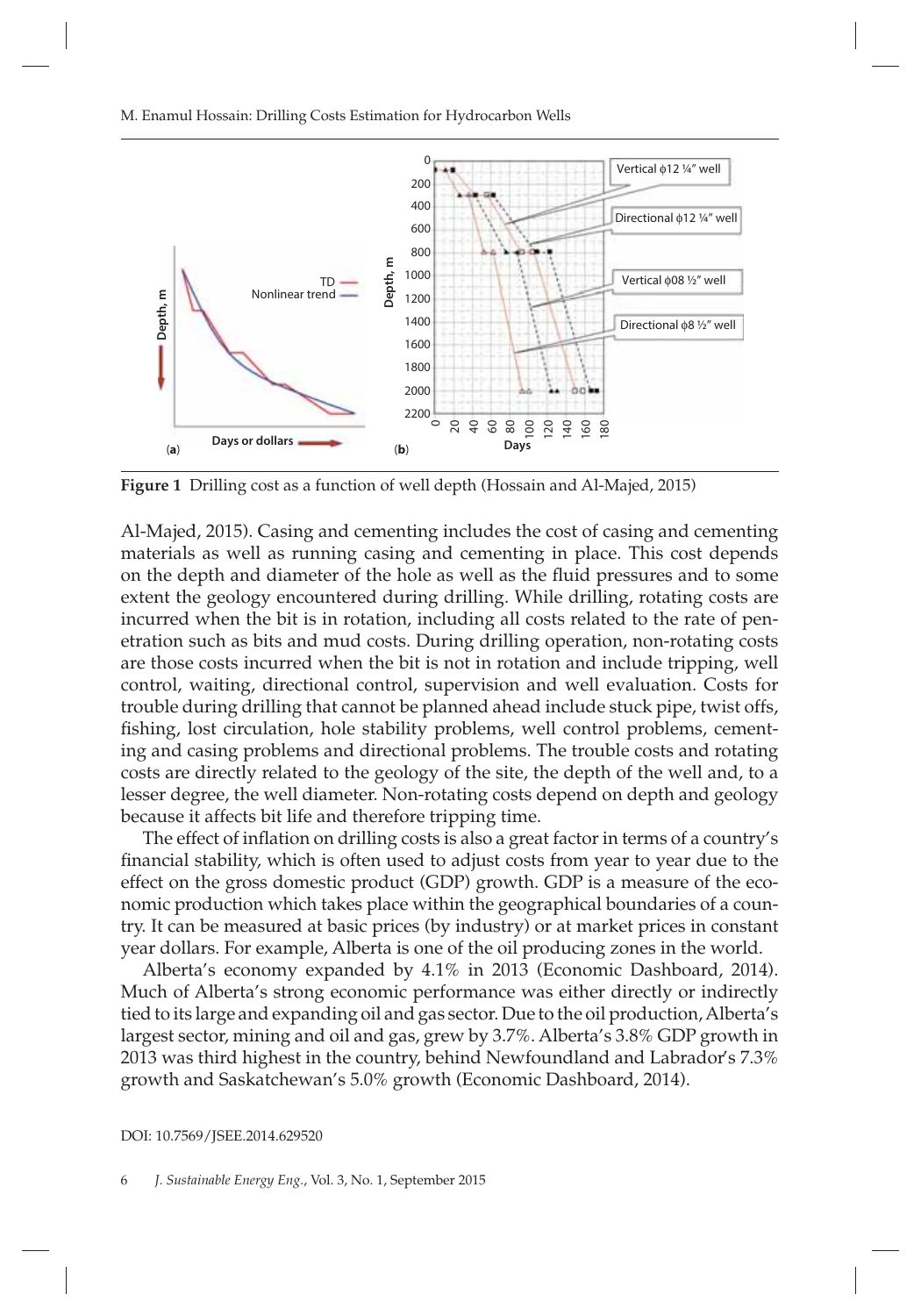Differences between indices are driven by fluctuations in crude oil prices, which in turn drive the rig availability. They are also directly related to the inherent nonlinear nature of well cost which increases with depth. Research results show that costs related to ROP, and casing and cementing costs are the most significant factors in drilling costs. These costs grow more significantly with well depth. Moreover the cost of adding extra casing strings to a well design have a very strong influence on drilling costs. An extra casing string cause a stepwise increase in the drilling cost of about 18% - 24% between two wells of the same depth. Finally, time is one of the most important variables influencing the drilling costs because some of the costs are time-dependent.

## **3 Types of Well Drilling Costs**

In general, the cost can be defined as the expenses directly incurred by the driller (such as equipment, labour, materials, consumables, loan repayments, taxes, office overheads, and legitimate and other transaction costs). Drilling costs by definition consist of all resources required to be in place to make a hole for hydrocarbon production. These include capital costs, fixed cost, and variable cost in drilling a well. Capital costs include the investment in planning, preparing, construction, purchase of hardware etc. Fixed costs are classified into well-dependent and well-independent costs. Well dependent fixed costs include items such as the cost of casing, wellheads, and mobilization/demobilization. Well-independent fixed costs include, but are not limited to, administration, office services, insurance, legal support, interest charges on the money tied up in the equipment, expenses associated with maintaining and storing the equipment, etc. Further, fixed costs are the assembly of drill string and installation of safety valves. Variable costs are decomposed into time-dependent costs, such as the drilling rig day rate, tool charges, rentals, fuel, power and time-independent cost elements, such as running and cementing casings, materials, drill bits, and other consumables and services. The costing method must be robust and it will need to provide reliable estimates.

For this analysis, the total drilling costs include everything it takes to run a drill sting. It includes labour, power, fuel or electricity, drilling tools and supplies, maintenance labour and parts, supervision, administration, and cost of equipment ownership (lease, purchase, or rental payments). However, well drilling costs can be subdivided into the three main elements. No matter what service or product is used, it will fall under one of the following four cost elements: i) rig costs, ii) tangible costs, iii) intangible costs, and iv) service costs.

## *3.1 Rig Costs*

Rig costs refer to the cost of hiring the drilling rig and its associated equipment. This cost can be up to 70% of well cost specifically for semi-submersible rigs or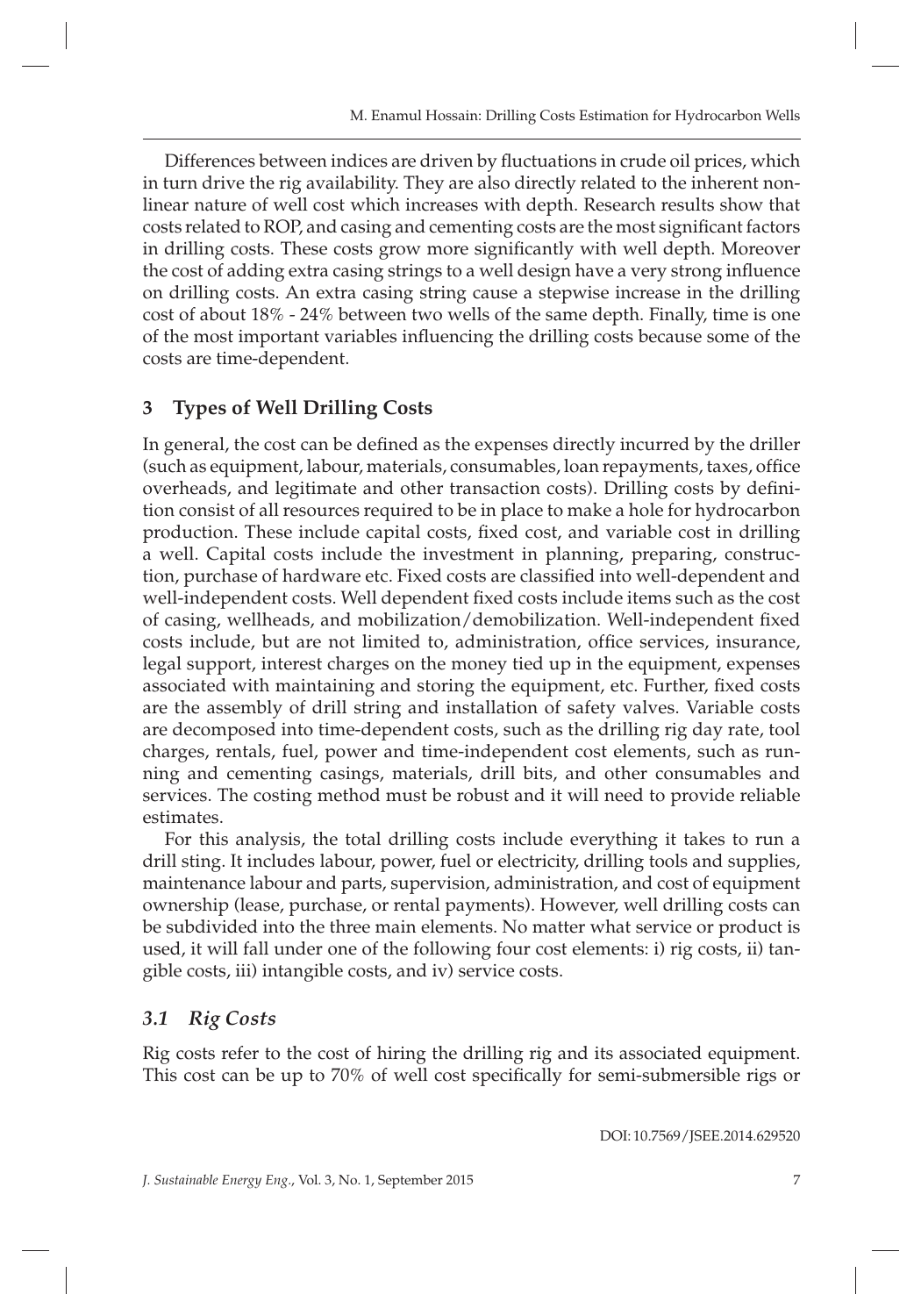drilling ships. Rig cost depends entirely on the rig rate per day which is usually expressed as \$/day. Rig rate depends on i) type of rig, ii) days on well, iii) mobilisation/demobilisation of rig and equipment, iv) market conditions, v) length of contract, vi) supervision, and additional rig charges.

## *3.2 Tangible Costs*

Tangible costs refer to the products used on the well. These costs include i) casing, ii) tubing and completion equipment, iii) wellhead accessories, iv) bits, v) core heads, vi) cementing jobs and cement products, vii) mud products, viii) solids control consumables, ix) fuel and lubes, and x) other materials and supplies. The tangible costs should be looked at as each individual element that is responsible for costing of that item. For example, the costing of casing should begin by selecting the appropriate casing seats (i.e. length of casing) and selecting the appropriate casing grades/weights for each hole section. Then each casing string for each hole size should be utilized for costing. Finally the total costs of all the casing strings are added to produce the total casing costs for the well. The same method applies to each tangible items which require design, selection and breaking into individual groups. Further examples can be set for tubing and completion equipment, drill bits, core heads, and wellhead equipment.

## *3.3 Intangible Costs*

Intangible drilling costs (IDCs) are defined as the expenses incurred during the exploration for gas, oil, or geothermal reserves that can be expensed in the year they have been incurred. In short, it can be represented as the costs to develop an oil or gas well for the elements that are not a part of the final operating well. IDCs include all expenses made by an operator, incidental, however, necessary in the drilling and preparation of wells for the production of oil and gas. Examples of IDCs include survey work, site preparation, employee wages, ground clearing, drainage, fuel costs, repairs, supplies and so on. Broadly speaking, the expenditures that have no salvage value are classified as IDCs. Since IDCs include all real and actual expenses except for the drilling equipment, the word "intangible" is something of a misnomer.

IDCs may be expensed in the year incurred, or they may be capitalized and deducted over a period of several years. It can be an effective tax reduction strategy when used to offset a company's income in one year although they were spent to develop or produce energy reserves and capital assets that will bring in income for many years to come. Intangible drilling costs are an effective means of reducing taxes because they can be used to offset income in a single year, even though the costs were incurred in order to produce or develop capital assets (energy reserves) that will in turn generate income for many years. The IDCs deduction has been allowed in the US since 1913 in order to attract investment capital to the high-risk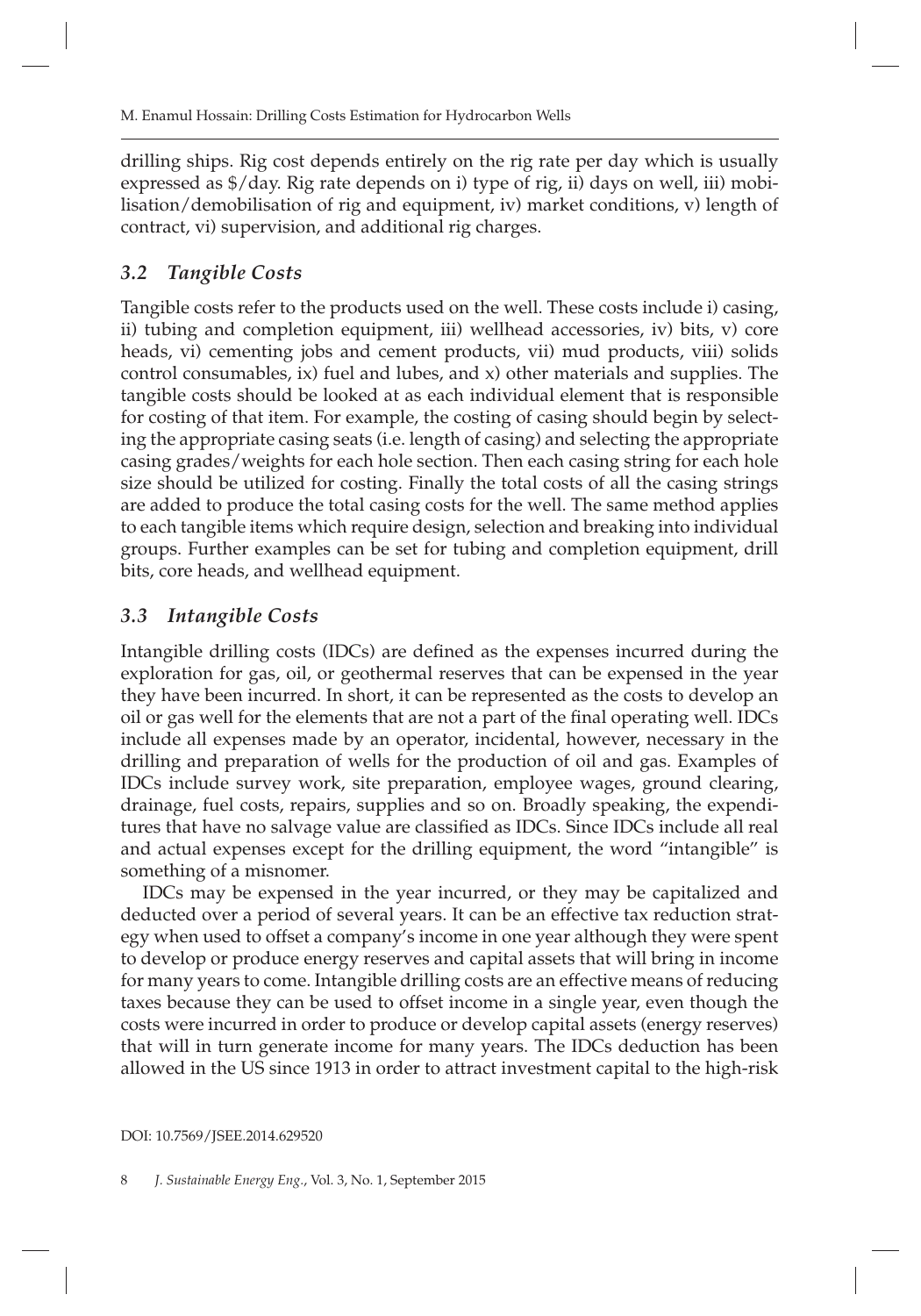business of oil and gas exploration. If a taxpayer makes an election to expense IDCs, the taxpayer deducts the amount of the IDCs in the taxable year in which it was paid or incurred.

## *3.4 Service Costs*

The service costs refer to the expenditures associated with any service required on the well. The service costs include i) communications (i.e. refers to telephones, data transfer etc. which is a lump sum cost or cost per day) ii) rig positioning (i.e. the cost required to position the rig which is usually required in offshore operations), iii) wireline logging (i.e. the cost of running and producing wireline logs, both open hole and cased hole logs), iv) measurement while drilling (MWD)/ logging while drilling (LWD) (i.e. the cost of renting and running MWD, LWD), v) downhole motors (i.e. the cost of using downhole motors during directional drilling or during drilling long sections of vertical wells), vi) solids control equipment (i.e. the consumables required for solids control equipment and any special equipment the rig contractor does not normally provide), vii) mud engineering (i.e. the cost of the mud engineer and the services required to maintain the mud which is not the cost of mud products as explained earlier under tangible costs), viii) directional engineering (i.e. the cost of the directional engineer, software and support required during directional drilling), ix) surveying (i.e. the cost of running surveys inside the hole to determine hole angle and azimuth which usually includes the cost of single shots, magnetic multi-shots (MMS) and gyros plus the cost of the engineer and rental of the equipment to run the surveys), x) cementing (i.e. the cost of renting the cementing unit and the cement engineer), xi) mud logging (i.e. the cost of renting the mud logging unit and the engineers required to run the unit), xii) fishing (i.e. an ad-hoc cost of renting fishing equipment and cost of engineers which is only included if experience in the area dictates that fishing may be required in some parts of the hole and that fishing equipment must be available at the rig site to be used for such eventualities, xiii) downhole tools (i.e. any tool required which is not supplied by the drilling contractor, including jars, shock subs etc.), and xiv) casing services (i.e. the equipment required).

## **4 Breakdown of Total Well Drilling Cost**

The total well drilling costs can be broken down as percent costs. Figures 2 and 3 show the cost breakdown in different situations. Figure 2 depicts the breakdown of total drilling costs into the three categories. The preparation of a site includes drilling pad, water supply, and surface casing etc., which carry 18% of the total costs. Drilling amounts to 73% of the total cost, which includes materials too. The other 9% is the completion after drilling including wellhead, silencer, and drainage system etc.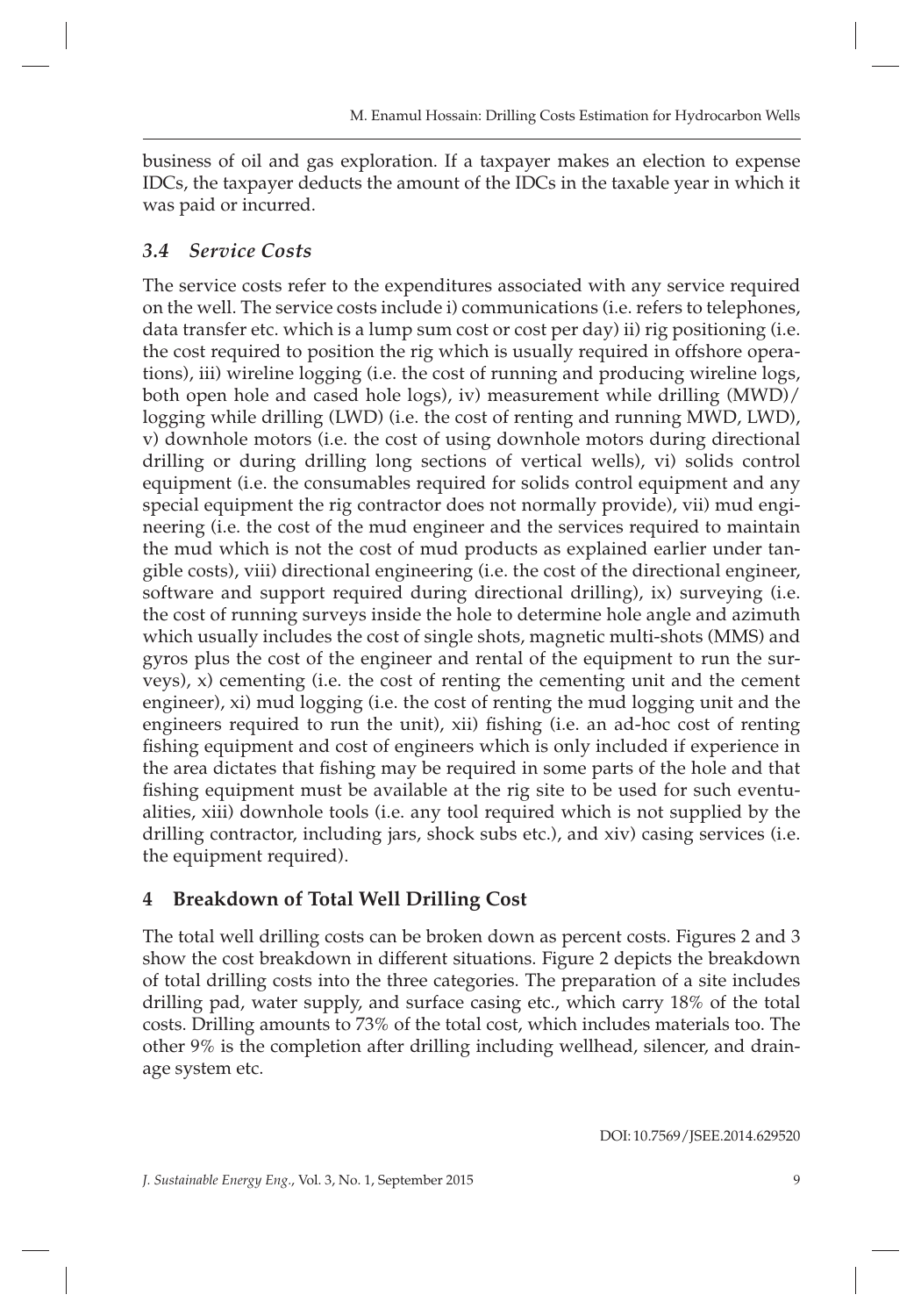M. Enamul Hossain: Drilling Costs Estimation for Hydrocarbon Wells



**Figure 2** Breakdown of total drilling cost (Courtesy: VGK-Hönnun hf.)



**Figure 3** Total cost of drilling for different types of wells (Courtesy: VGK-Hönnun hf.)

Figure 3 shows the breakdown of the total cost of drilling different types of wells and sizes. For the four cases, drilling cost is the highest compared to other costs such as material, preparation, and completion. Vertical well is less costly than directional drilling.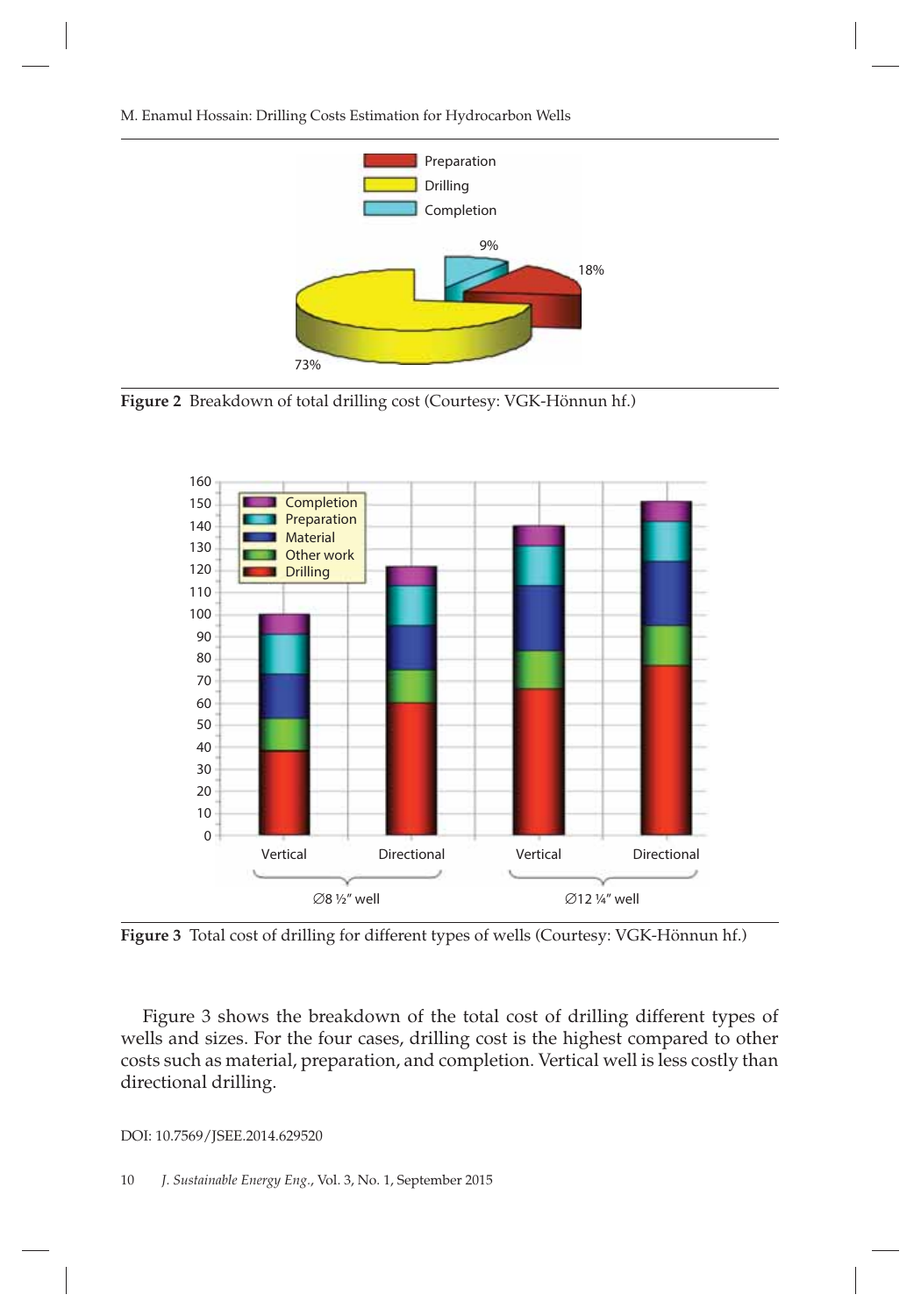#### **5 Authorization for Expenditure**

Due to the huge financial involvement and high risk of having dry wells, the operator must prepare a spreadsheet which is called the AFE. An AFE is a detailed cost estimate or budget for the well. The AFE sheet also reflects project description, summary and phasing of expenditure, partner's shares and well cost breakdown. The total well cost, the time, and the cost for each major type of expense are listed in the AFE spreadsheet. Finally all of the costs and times are summed and transferred to the AFE sheet. The AFE sheet is chosen as the primary form of output because most available information is recorded in that format. Details of the well are attached to the AFE sheet as a form of technical justification. Preparing cost estimates for a well and getting management approval in the form of an AFE is the final step in well planning. Once the AFE is prepared, it should then be approved and signed by the authority before proceeding to drill a well. The AFE is often accompanied by a projected payout schedule or revenue forecast. Generally an AFE contains a provision for contingency costs. It is expected that operators will have the necessary expertise to predict well costs that will not exceed 20% of the initially predicted budget. In some cases, such as the evaluation of a given area of land available for lease, only an approximate cost estimate is required. In other cases, such as in a proposal for drilling a new well, a more detailed cost estimate is required.

If the accurate prediction of drilling cost is desirable, a well cost analysis based on a detailed plan must be undertaken. The cost of tangible well equipment (such as casing) and the cost of preparing the surface location usually can be predicted accurately. In addition, the drilling operations cost per day can be estimated from the rig rental costs, other equipment rentals, transportation costs, rig supervision costs, and other associated costs. The drilling engineer prepares AFE based on all gathered information. AFEs vary significantly in format and amount of information contained. Normally each company will have its own customized AFE form. An example of an AFE for an offshore well in the Gulf of Mexico is shown in Table 1 (Mitchell et al., 2012). However, an onshore AFE can also be prepared which is very much similar to Table 1, excluding some features. The provision of an extra percentage of the total predicted cost for "contingencies" is customary. This amount is set aside for costs related to unexpected drilling problems such as mud contaminations, lost circulation, stuck drillstring, broken drillstring, or ruptured casing. Moreover, geological uncertainties are always present, and eventually a well may end up being deeper than originally predicted, which will increase the final well cost. As experience is gained in an area, more-accurate predictions of drilling time can be obtained, and consequently better AFEs can be prepared.

Introduction to sustainable drilling can significantly reduce the drilling costs for long term investment. The drilling cost can be improved considerably by i) non-productive time (NPT), ii) invisible lost time (ILT), iii) feet/metres per day,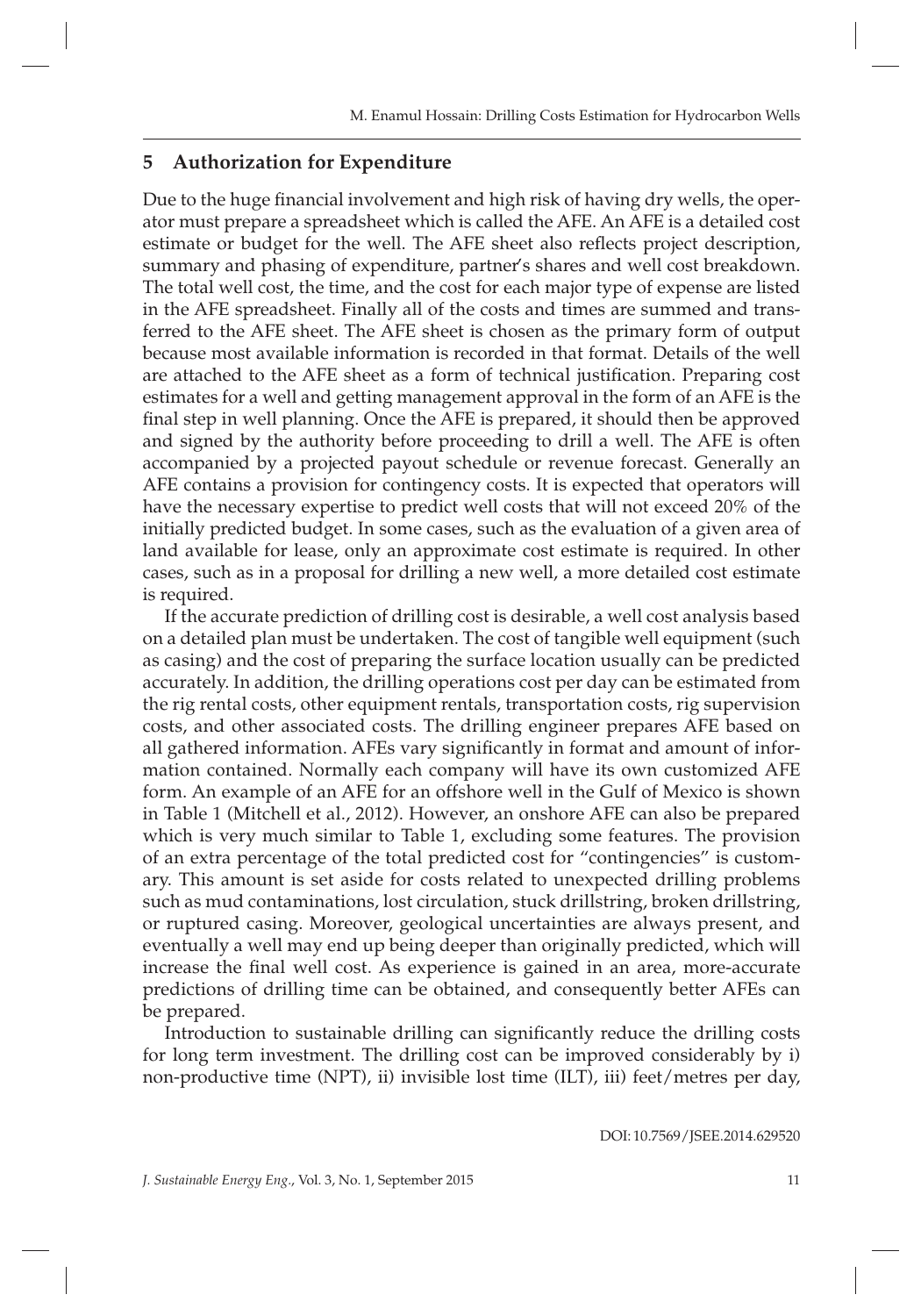|                 |             | Table 1 Example of an AFE for an offshore well in the Gulf of Mexico |                  |
|-----------------|-------------|----------------------------------------------------------------------|------------------|
|                 |             |                                                                      |                  |
| Lease:          |             |                                                                      | Well No.:        |
| Field:          |             |                                                                      | County: Offshore |
| Proposed TD:    |             |                                                                      | Objective:       |
| Legal Location: |             |                                                                      |                  |
|                 | Code        |                                                                      |                  |
| RCP             | $\Delta$ CP | DHC to drill well to 24,000' md/tvd                                  |                  |

|                 |                                    |                                        |                  |                |      |                     | AFE No.:     |             |
|-----------------|------------------------------------|----------------------------------------|------------------|----------------|------|---------------------|--------------|-------------|
|                 |                                    |                                        |                  |                |      |                     | Original#:   |             |
| Lease:          |                                    |                                        | Well No.:        |                |      |                     | Supplement#: |             |
| Field:          |                                    |                                        | County: Offshore |                |      | Louisiana<br>State: |              |             |
| Proposed TD     |                                    |                                        | Objective:       |                |      |                     |              |             |
|                 |                                    |                                        |                  |                |      | Budget period:      |              |             |
| Legal Location: |                                    |                                        |                  |                |      |                     |              |             |
|                 | Code                               |                                        |                  |                |      | Dry Hole            | Completion   | Total       |
| <b>BCP</b>      | ACP                                | DHC to drill well to 24,000' md/tvd    |                  |                |      | Cost (BCP)          | Cost (ACP)   |             |
|                 | Estimated Intangible Drilling Cost |                                        |                  |                |      |                     |              |             |
|                 | Surveys and permits                |                                        |                  |                |      | 90                  |              |             |
|                 | Surface Damages                    |                                        |                  |                |      |                     |              |             |
|                 | ocation<br>凵                       |                                        |                  |                |      | 90                  |              |             |
|                 | ocation clean up<br>⊣              |                                        | Rate             | Days           | Days |                     |              |             |
|                 |                                    |                                        |                  |                |      |                     |              |             |
|                 |                                    | Rig move (mob & demob.)                |                  |                |      | \$0                 |              |             |
|                 |                                    | Drilling Cost - Turnkey                |                  |                |      |                     |              |             |
|                 |                                    | \$219000<br>Drilling Cost - Day work   |                  | $\ddot{+}$     |      | \$9,855,000         |              | \$9,855,000 |
|                 |                                    | \$19,100<br>Fuel/water (Rig/Boat)      |                  | $\overline{4}$ |      | \$859,500           |              | \$859,500   |
|                 |                                    | Transportation (Boats/Air/Trucking)    |                  |                |      | \$1,966,800         |              | \$1,966,800 |
|                 |                                    | Rental tools (Equipment/Rental Repair) |                  |                |      | \$360,550           |              | \$360,550   |
|                 | <b>Bits</b>                        |                                        |                  |                |      | \$226,880           |              | \$226,880   |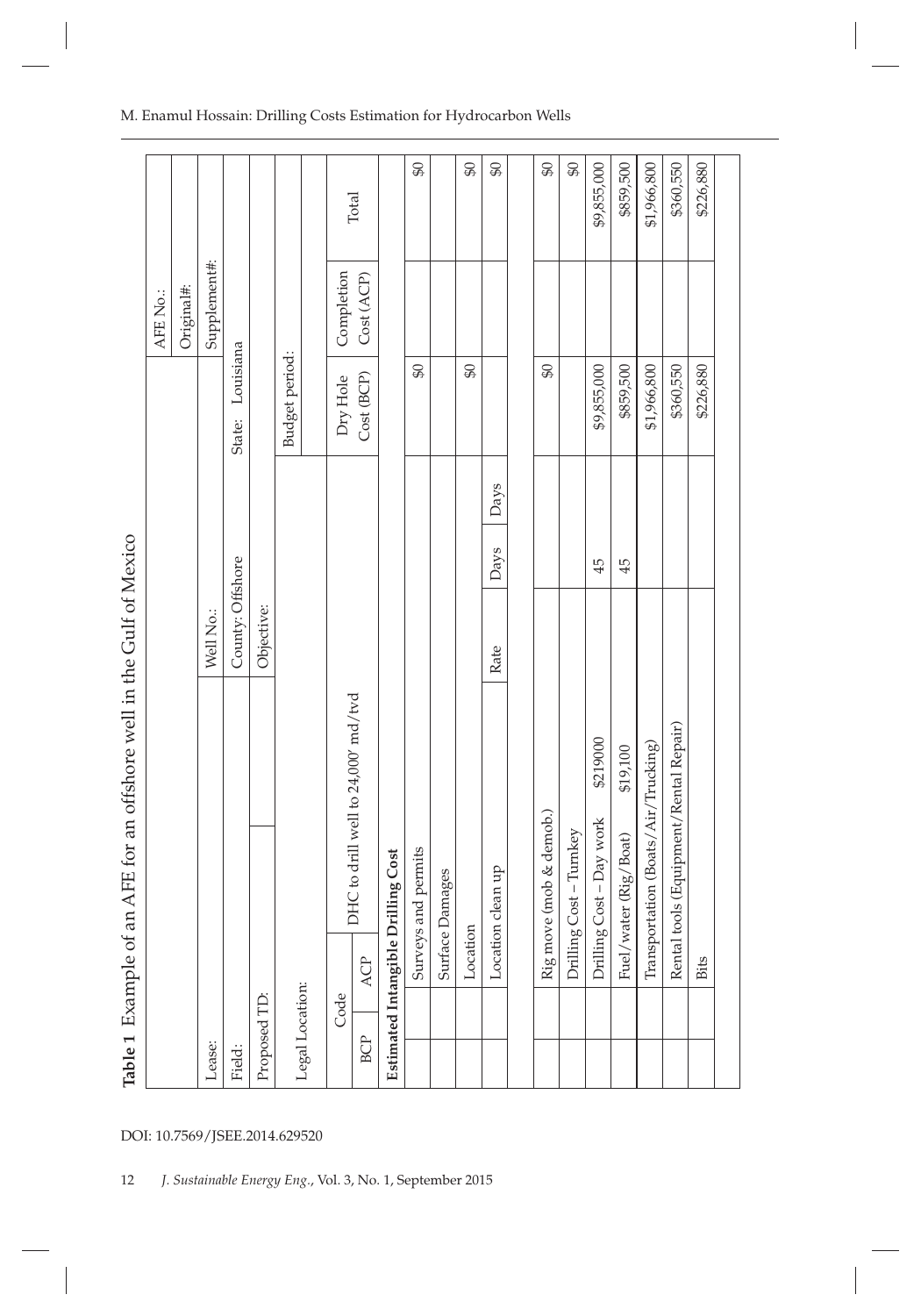|  | Drilling mud/chemicals/mud engineer                     | \$2,742,050                |                                  | \$2,742,050   |
|--|---------------------------------------------------------|----------------------------|----------------------------------|---------------|
|  | Mud and sample logging                                  | \$201,150                  |                                  | \$201,150     |
|  | Dir. Drilling service/tools/motors/surveys              | \$511,815                  |                                  | \$511,815     |
|  | MWD/LWD/PWD                                             | \$447,000                  |                                  | \$447,000     |
|  | Cement and cementing services                           | \$668,500                  |                                  | \$668,500     |
|  | Casing crews and tools                                  | \$450,000                  |                                  | \$450,000     |
|  | Fishing operations                                      | \$50,000                   |                                  | \$50,000      |
|  | Logging - open hole                                     | SQ                         |                                  | 90            |
|  |                                                         |                            |                                  |               |
|  | Completion rig cost                                     | \$0                        |                                  | 90            |
|  | Perforating, case hole logging TCP, CBL                 | SQ                         |                                  | \$0           |
|  | Acidizing and fracturing (frac pack)                    | SO,                        |                                  | \$0           |
|  | Sand control GP                                         | SO,                        |                                  | \$0           |
|  | Testing, BHP surveys, etc.                              | \$0                        |                                  | $\frac{6}{2}$ |
|  | Completion fluid and filtering                          | $\boldsymbol{\mathcal{L}}$ |                                  | $\theta$      |
|  |                                                         |                            |                                  |               |
|  | Contract labour                                         | \$1,500                    |                                  | \$1,500       |
|  | Rig supervisor +drilling engr.+opers./geol.             | \$268,200                  |                                  | \$268,200     |
|  | Dock/dispatcher/communication/catering                  | \$248,085                  |                                  | \$248,085     |
|  | P&A/T&A                                                 | 90                         |                                  | 90            |
|  | Pipe inspection                                         | \$130,000                  |                                  | \$130,000     |
|  | Overhead                                                | \$547,870                  |                                  | \$547,870     |
|  | Insurance/Taxes                                         | \$0                        |                                  | $9\theta$     |
|  | Misc. (disposal/boat cleaning/ROV/true training/others) | \$892,950                  |                                  | \$892,950     |
|  | Contingencies                                           | \$561,567                  |                                  | \$561,567     |
|  | <b>Total Intangibles</b>                                | \$20,989,398               | $\overline{\boldsymbol{\theta}}$ | \$20,989,398  |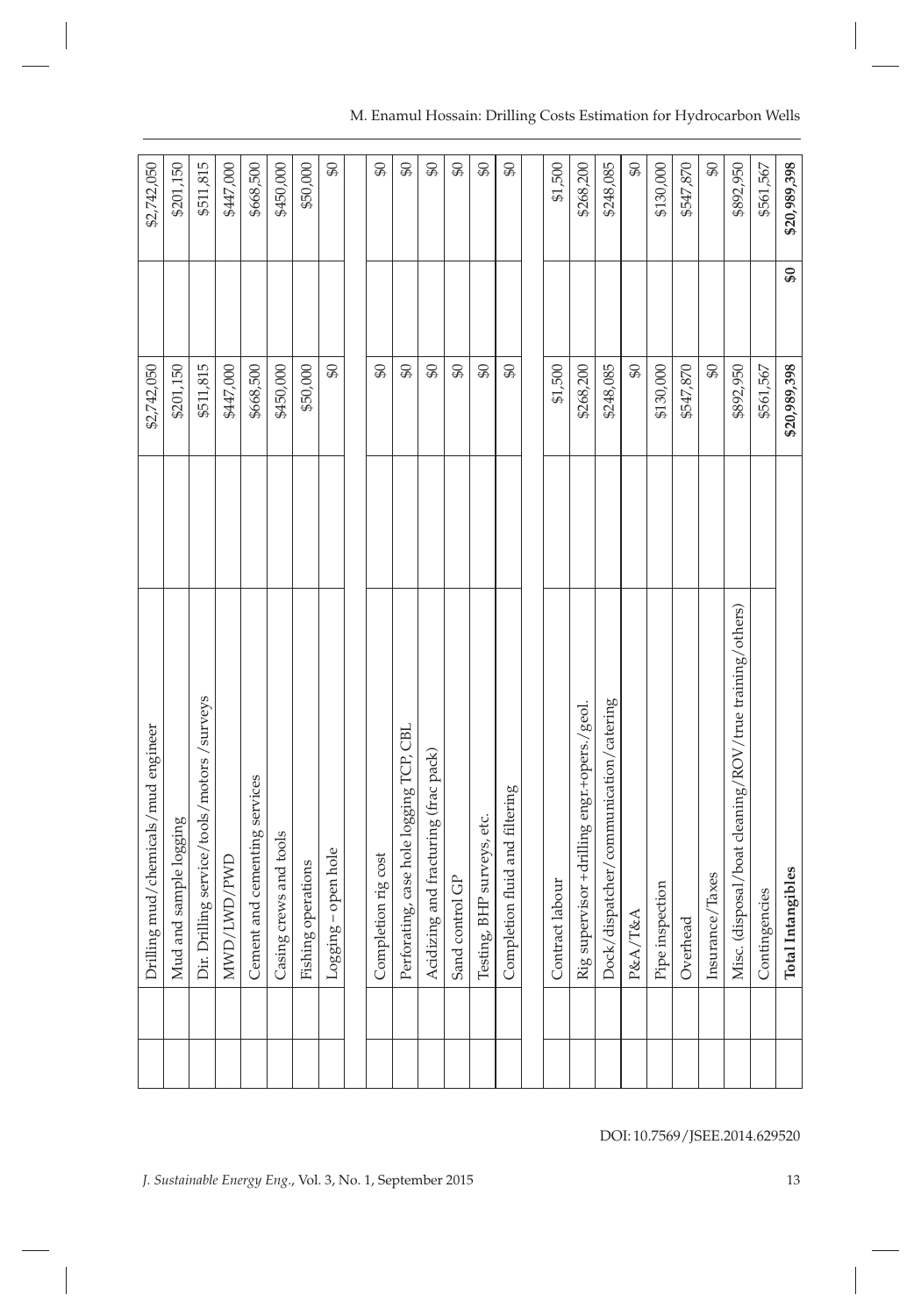| $\overline{\mathcal{L}}$                                                                                                   |
|----------------------------------------------------------------------------------------------------------------------------|
| $1 + 2 + 1$                                                                                                                |
|                                                                                                                            |
|                                                                                                                            |
|                                                                                                                            |
| `<br>1                                                                                                                     |
| $-10.4$ $-1.7$                                                                                                             |
|                                                                                                                            |
|                                                                                                                            |
|                                                                                                                            |
|                                                                                                                            |
| ・・ りそり つけし そり そうそ エー・<br>į                                                                                                 |
|                                                                                                                            |
|                                                                                                                            |
| $\sim$ $\sim$ $\sim$ $\sim$ $\sim$ $\sim$ $\sim$<br> <br> <br> <br>$\sim$ $\sim$ $\sim$ $\sim$ $\sim$ $\sim$ $\sim$ $\sim$ |
|                                                                                                                            |
|                                                                                                                            |
| )<br>C                                                                                                                     |
|                                                                                                                            |
| $\ddot{\phantom{0}}$<br>ļ                                                                                                  |
|                                                                                                                            |
| ble l<br>י<br>י                                                                                                            |
|                                                                                                                            |

 $\overline{a}$ 

|                          | e Drilling Cost<br>Estimated Tangibl                |         |                |          |              |         |                       |
|--------------------------|-----------------------------------------------------|---------|----------------|----------|--------------|---------|-----------------------|
|                          | ve pipe<br>Ďri                                      | 369     | 36             | \$200.00 | \$73,730     |         | \$73,730              |
|                          | Conductor                                           | 3,545   | $\overline{c}$ | \$71.40  | \$253,120    |         | \$253,120             |
|                          | face casing<br>Suri                                 | 3,030   | 16             | \$71.00  | \$215,130    |         | \$215,130             |
|                          | Intermediate casing                                 | 10,353  | 135/8          | \$60.41  | \$625,395    |         | \$625,395             |
|                          | Drilling Liner                                      | $\circ$ | 95/8           | \$36.56  | SO,          |         | SO,                   |
|                          | Production liner                                    |         |                |          |              | B       | 90                    |
|                          | Production casing                                   |         |                |          |              |         |                       |
|                          | Production tubing                                   |         |                |          |              | S)      | SO,                   |
|                          | Casing equipment/service/contingencies              |         |                |          | \$120,000    |         | \$120,000             |
|                          | Wellhead Equipment/MLS Equipment                    |         |                |          | \$660,000    |         | \$660,000             |
|                          | Subsurface production equip. (Packers & SCSSV & GP) |         |                |          |              |         | \$0                   |
|                          |                                                     |         |                |          |              |         |                       |
|                          | Pumping unit and installation                       |         |                |          |              |         | \$0                   |
|                          | Rods and downhole pump                              |         |                |          |              |         | $\mathfrak{g}_0$      |
|                          | Tank Batteries                                      |         |                |          |              |         | 90                    |
|                          | Separators, heaters, dehydrator etc.                |         |                |          |              |         | \$0                   |
|                          | Flow lines, fittings and connections                |         |                |          |              |         | $\boldsymbol{\theta}$ |
|                          | Caisson and/or protective structure                 |         |                |          |              |         | $\frac{6}{2}$         |
|                          | Labour - Production equipment                       |         |                |          |              |         | $\boldsymbol{\theta}$ |
|                          | Contingencies                                       |         |                | SO,      | \$2,000      |         | \$2,000               |
|                          | <b>Total Tangibles</b>                              |         |                |          | \$1,949,375  | \$0     | \$1,949,375           |
|                          | Total Drilling and Completion Costs                 |         |                |          | \$22,938,773 |         | \$22,938,773          |
| Percent Working Interest |                                                     |         |                |          | 100.00%      | 100.00% | 100.00%               |
|                          | Total Working Interest Well Cost                    |         |                |          | \$22,938,773 |         | \$22,938,773          |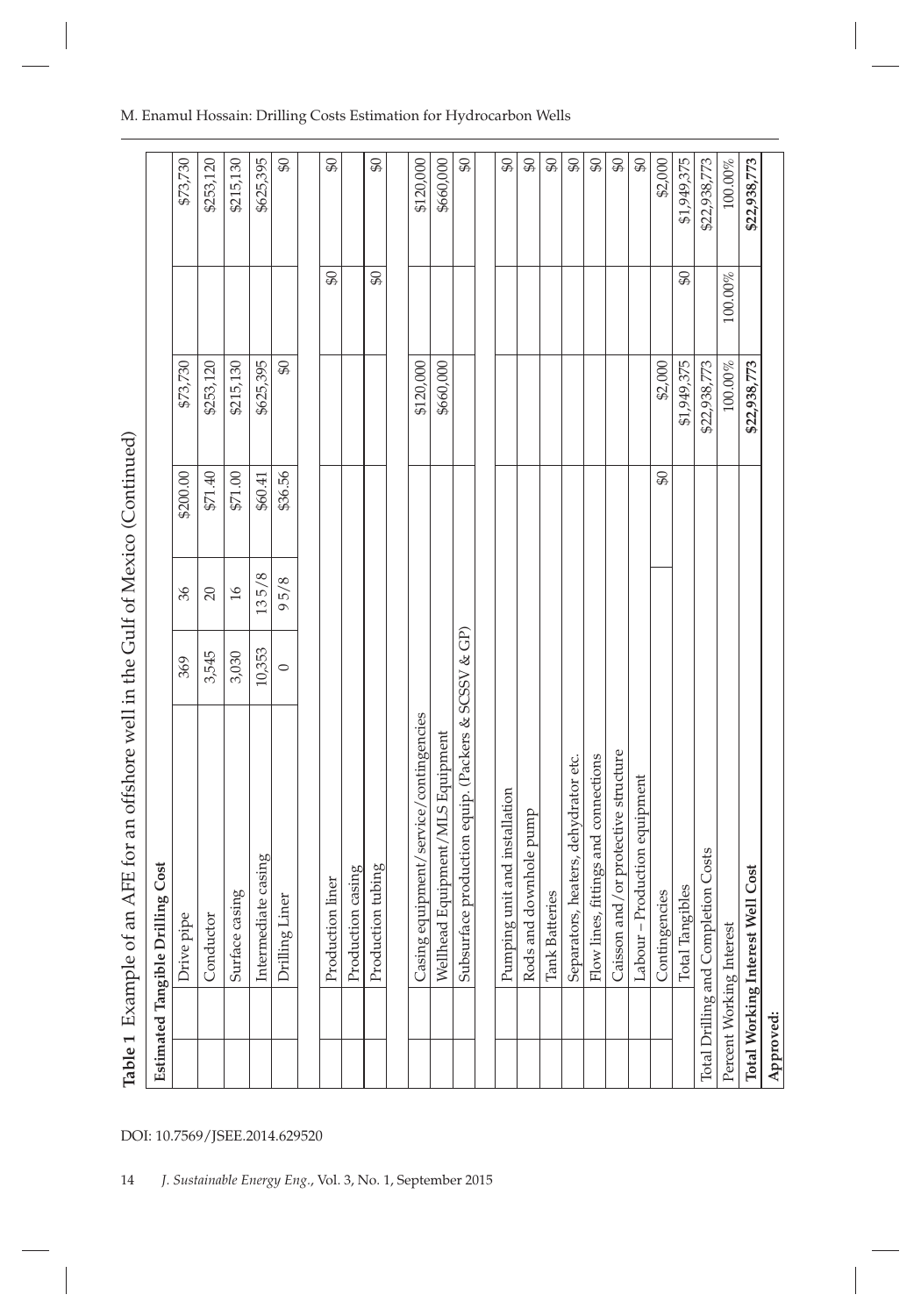iv) flat time, v) rig moves, vi) realized value of "lessons learned", vii) cost under AFE, viii) time under AFE, ix) riser running speed, x) Blowout preventer (BOP) test times, and xi) more unknowns when sustainability is considered. Ultimately, the sustainable drilling costs influence the improvement of AFE. The purpose of the sustainable drilling is two-fold: 1) to reduce the environmental impact of drilling operations, and 2) to promote a reduction in the environmental impact of the entire industry. However, the solution involves collaborative partnerships with stakeholders and the industry as a whole. AFE can also be affected by the following parameters, which are directly related to sustainability.

**Environmental value:** Oil and gas operations have an impact on the environment because the oil industry is recognized as one of the hazardous industries (Hossain et al., 2014). Higher industry standards generate environmental improvements and a reduction of the overall impact caused by industry activities. Environmental value can be improved by reduced air pollution, which is accomplished by making engine combustion more efficient (Agbon, 2002). It can also be improved by the promotion of easier and cheaper access to energy-efficient technologies and by rethinking business models. However, in its present form, AFE offers no such option to include the environmental costs related to drilling.

**Social value:** The generation and development of new and innovative energyefficient technologies creates jobs. A reduced output of toxic and harmful air emissions results in a healthier ecosystem that supports aqua and agriculture. Reduced toxic and harmful air emissions limits human health impacts

Economic value: The energy efficiency projects are expected to generate stronger business partnerships, which leads to economic value. Fuel cost savings from more energy-efficient combustion and better data management improve the economic value. Joint investment in the development of new technologies and pilot studies leads to savings.

## **6 Drilling Cost Estimation**

The drilling cost formula is normally used in evaluating the efficiency of a bit run. Other applications include the recommendations concerning routine rig operations such as drilling fluid treatment, pump operation, bit selection, and any problems encountered during drilling operations. In addition, drilling optimization through comparison technique is based on criteria such as cost per foot, specific energy, and rate of penetration to optimize the drilling variables. Finally, preparation of drilling cost estimates may require as much engineering work as the actual well design. The cost estimate is heavily dependent on the technical aspects of the well to be drilled. In addition, offshore drilling costs are very high compared to onshore drilling because of abrupt change of environment, technology, and management (Jenkins and Crockford, 1975). Therefore, these aspects have to be established first.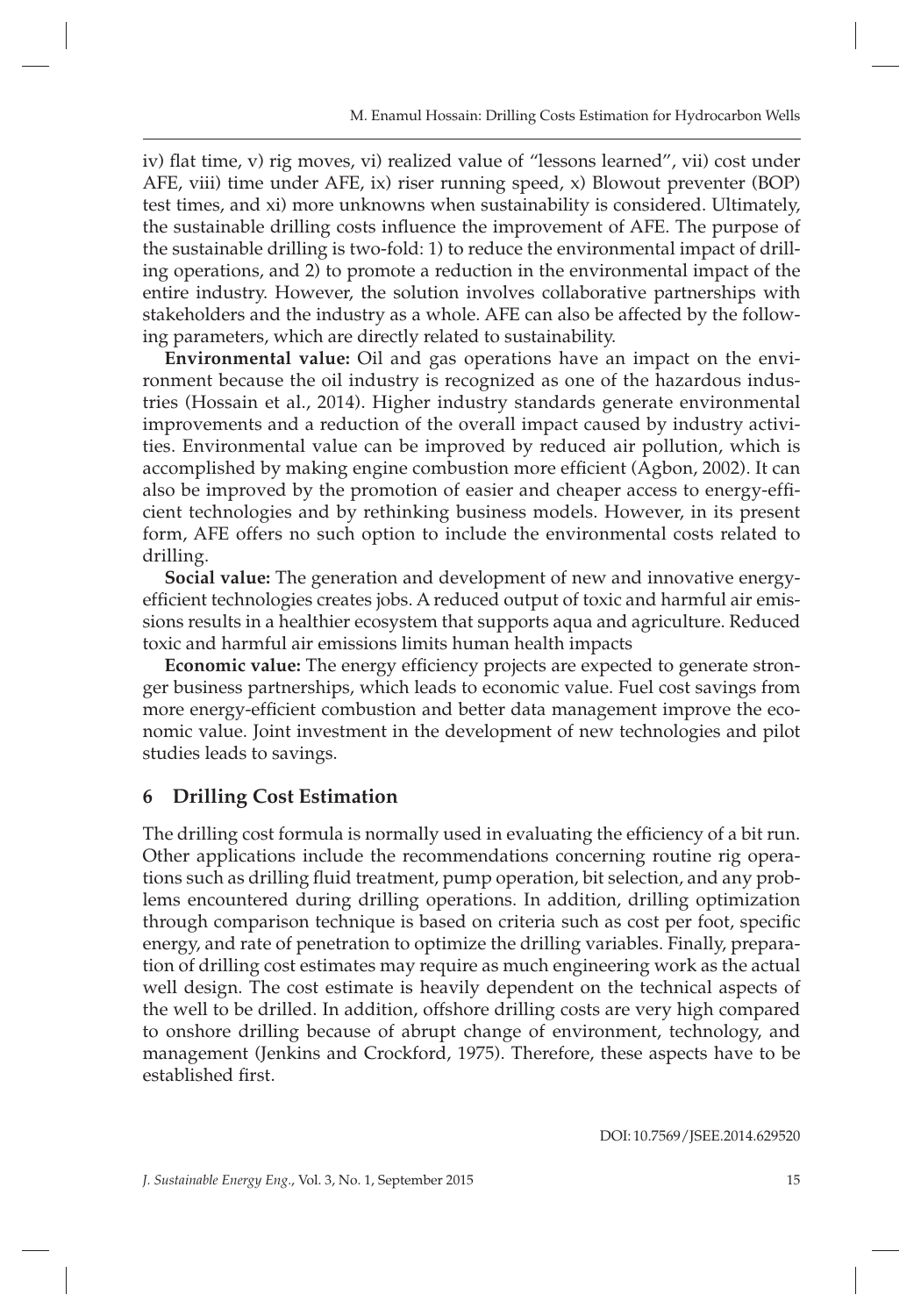These aspects include the following:

- 1. *The type of wells*: the type of well to be drilled must be specified (i.e. exploration, appraisal, delineation, or development wells). In general, exploration and appraisal wells cost more because of extensive testing, coring, etc. Moreover, since exploration wells are drilled in wildcat or rank wildcat areas, the optimization of drilling parameters is difficult.
- 2. *The configuration of wells*: the configuration of wells to be drilled need to be clarified. It is important to know whether the configuration is vertical, deviated, horizontal, multilateral, a new well or sidetrack, and whether it is a water disposal well or injection well.
- 3. *The type of drilling contract to be used and the rig type*: Rig cost constitutes a major percentage of the total drilling cost. The onshore rig costs range from \$10,000 to \$15,000 per day while the offshore rig costs range from \$25,000 to \$100,000 per day. The rig costs in a particular area depend on the supply and demand of the rigs available, i.e. local drilling activity.
- 4. *The depth of the well*: the cost of well increases with depth. In general the cost is estimated as cost per foot.
- 5. The complexity of the formations: the formation complexity of a well influences how it is drilled. For example, the cost of drilling increases in high pressured, sloughing shale, unconsolidated formations, formations with thief zones, etc.
- 6. *Casing*: the casing scheme to be used and the type of casing required.
- 7. *Mud rheology*: the drilling muds rheology to be used.
- 8. *Bit type*: the type of bits to be used.
- 9. *Sampling and coring*: testing and coring requirements
- 10. *Well completion*: completion equipment, technique etc.

Once the technical aspects are established, the expected time required to drill the well is determined. A large fraction of the time required to complete a well is spent either drilling or making a trip to replace the bit. The total time required to drill a given depth can be expressed as the sum of the total rotating time during the bit run, the non-rotating time during the bit run, and the trip time. The actual well cost is then obtained by integrating the anticipated drilling and completion times with the well design. As is obvious from the daily rig costs given above, the time required to drill a well has a significant impact on many items in the well-cost estimate. These items may include the following – type of drilling contract; drilling rig; drilling fluid; offshore transportation (helicopter and marine); rental tools; and time-dependent support services.

The overall well cost excluding the production is calculated as

$$
C_{ovc} = C_f + C_o \tag{1}
$$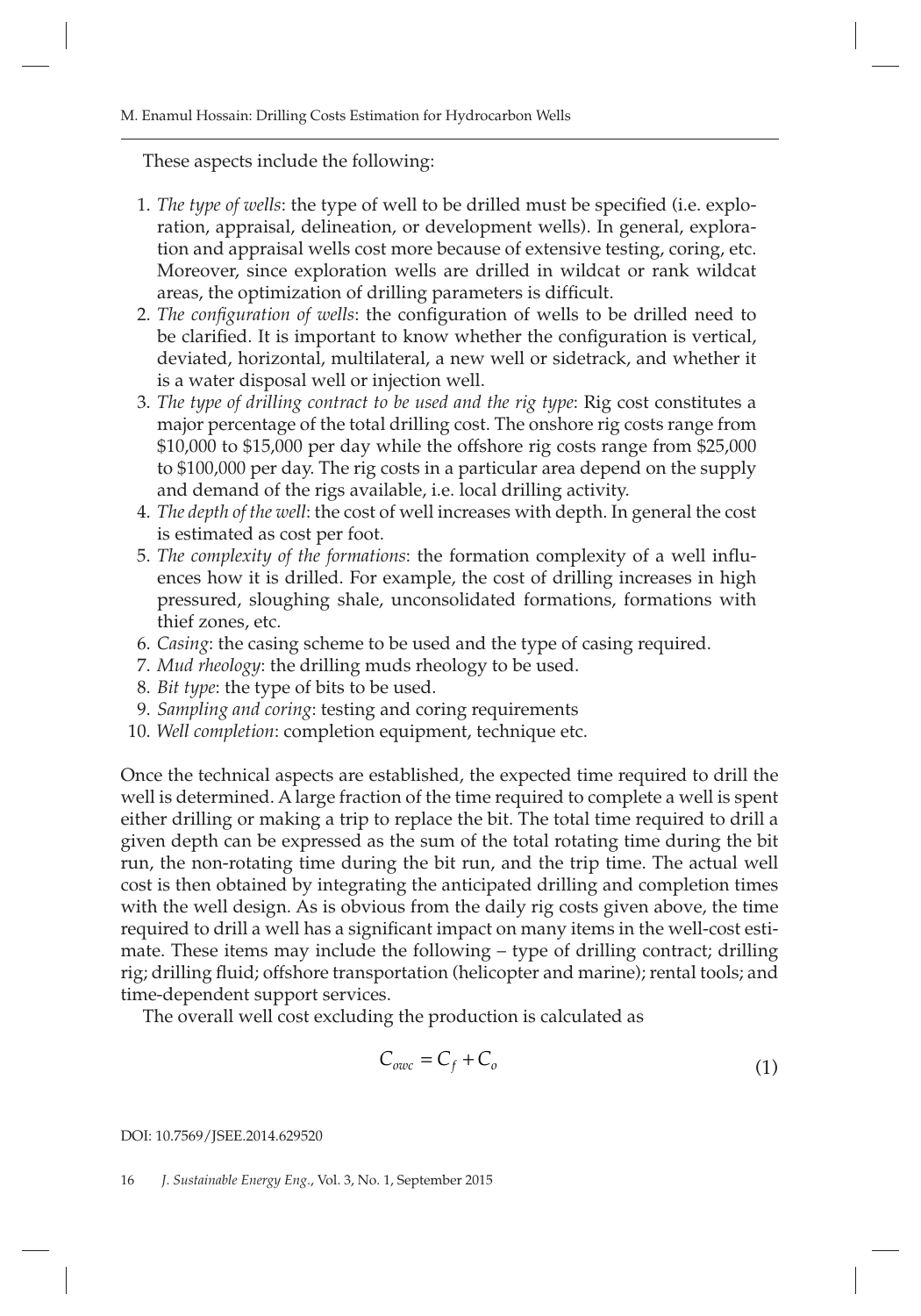#### Here

- $C_{\text{owc}}$  = overall well cost excluding the production,  $\frac{C}{\pi}$
- $C$ <sub>f</sub> = drilling cost per unit depth, \$/ft
- = all other costs of making a foot of hole, such as casings, mud, cementing services, logging services, coring services, site preparation, fuel, transportation, completion, etc., \$

The drilling cost per foot for a bit is defined by the following formula:

$$
C_f = \frac{C_b + C_r \left(t_d + t_c + t_t\right)}{\Delta D} \tag{2}
$$

Here

 $C_b$ <br> $C_c$  $=$  bit cost, \$  $C_r$  = rig cost or fixed operating cost of the rig per unit time,  $\frac{f}{h}$  = formation interval drilled or drilled footage. ft = formation interval drilled or drilled footage, ft  $t<sub>d</sub>$  = drilling time or rotating time during the bit run, hrs = connection time or non-rotating time during the bit  $=$  connection time or non-rotating time during the bit run, hrs *t <sup>t</sup>* = trip time, hrs

Equation (2) has several assumptions such as i) it ignores risk factors associated with drilling operations, inflation rate, costs of environmental effects, and ii) the results of the cost analysis sometimes must be tempered with engineering judgement. Moreover, reducing the cost of a bit run will not necessarily result in lower well costs if the risk of encountering drilling problems such as stuck pipe, hole deviation, hole washout, etc. is increased greatly. There are worked-out examples that deal with the calculation of drilling costs (Hossain and Al-Majed, 2015).

Drilling costs tend to increase exponentially with depth. It is a good strategy for drilling engineers to be dependent on previous data to estimate drilling time and cost for future operations. When enough data are available for a certain region, curve-fitting drilling cost data can be generated. Thus, it is often convenient to assume a relationship between total well cost,  $C_{d,c}$  and depth, D, given by

$$
C_{dc} = a_{dc} e^{b_{dc} D} \tag{3}
$$

Here

 $C_{dc}$  = drilling cost, \$  $a_{dc}$  = constant depend on well location, \$<br> $b_{dc}$  = constant depend on well location, ff  $b_{dc}$  = constant depend on well location, ft<sup>-1</sup><br> $D$  = total depth, ft *D* = total depth, ft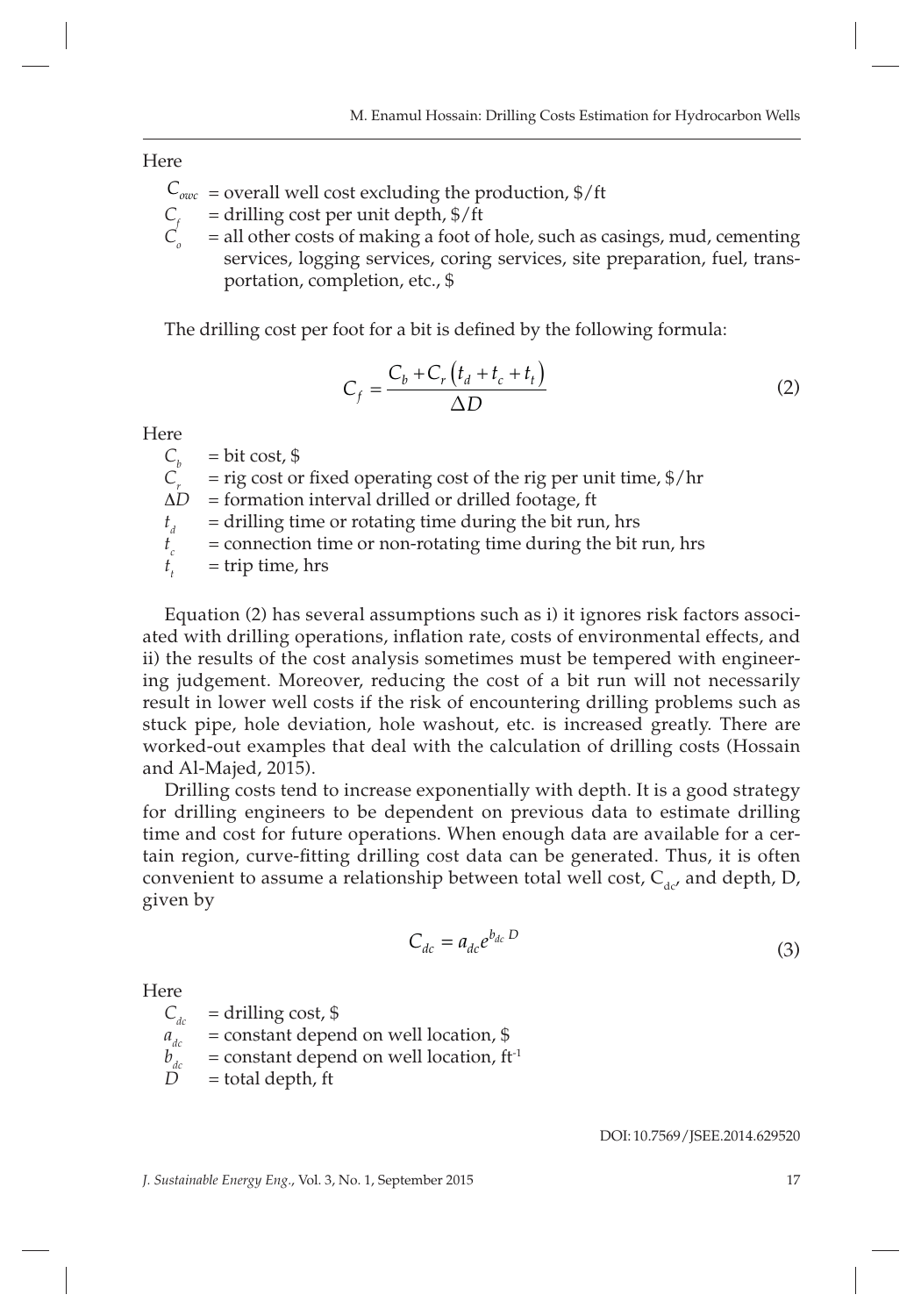### **7 Well Drilling Time Estimation**

The estimation of drilling and completion time is a dependent variable which is governed by different activities while drilling. An accurate estimate of the time is necessary to drill the well before preparing an AFE. Well drilling time is estimated based on the basis of rig-up and rig down time, drilling time, trip time, casing placement time, formation evaluation and borehole survey time, completion time, nonproductive time, and trouble time. Drilling times include making the hole, which requires circulation, wiper trips and tripping, directional work, geological sidetrack and hole opening. Flat times are spent on running and cementing casing, and making up BOPS and wellheads. The well needs to be tested while drilling so it includes testing and completion time. The formation evaluation time includes coring, logging etc. Trouble time includes time spent on hole problems such as stuck pipe, well-control operations, and formation fracture. Major time expenditures always are required for drilling and tripping operations. In addition to predicting the time requirements for drilling and tripping operations, the time requirement for other planned drilling operations must be estimated. The additional drilling operations usually can be broken into the general categories of wellsite preparation, rig movement and rigging up, formation evaluation and borehole surveys, casing placement, and well completion, and drilling problems. So, the time estimate should consider i) initial placement, ii) Rate of penetration (ROP) in offset wells from where the total drilling time for each section may be determined, iii) flat times for running and cementing casing, iv) flat times for nippling up/down BOPs and nippling up wellheads, v) circulation times, and vi) BHA made-up times. However, all these factors are very much dependent on rig side people's experience, efficiency, and available resources. So well drilling time estimation is a challenge for the drilling engineer. A typical example of an actual time distribution for operations in a deep-water well in Gulf of Mexico is shown in Table 2 (Mitchell et al., 2012). The following example gives an idea of how a drilling time estimate is prepared.

Hossain and Al-Majed (2015) illustrated several examples that can help to understand the concept of calculation of the time. The drilling time can be estimated based on the data available on analogous wells in the same or similar area (Table 2). Numerous sources are available to enable estimating drilling time of a well (Hossain and Al-Majed, 2015). These include bit records, mud records, and operator's well histories on offset or analogous wells. The following several factors affect the amount of time spent in drilling a well. Each factor may vary with drilling geology, geographical location, and operator philosophy and efficiency.

- 1. *Drilling rate*: it depends on rock type, bit selection, mud type and properties, weight on bit, and rotary speeds.
- 2. *Trip time*: it depends on well depth, amount of mud trip margin, hole problems, rig capacity, and crew efficiency. As a rule of thumb, trip time is estimated as 1 hr/100 ft of well depth.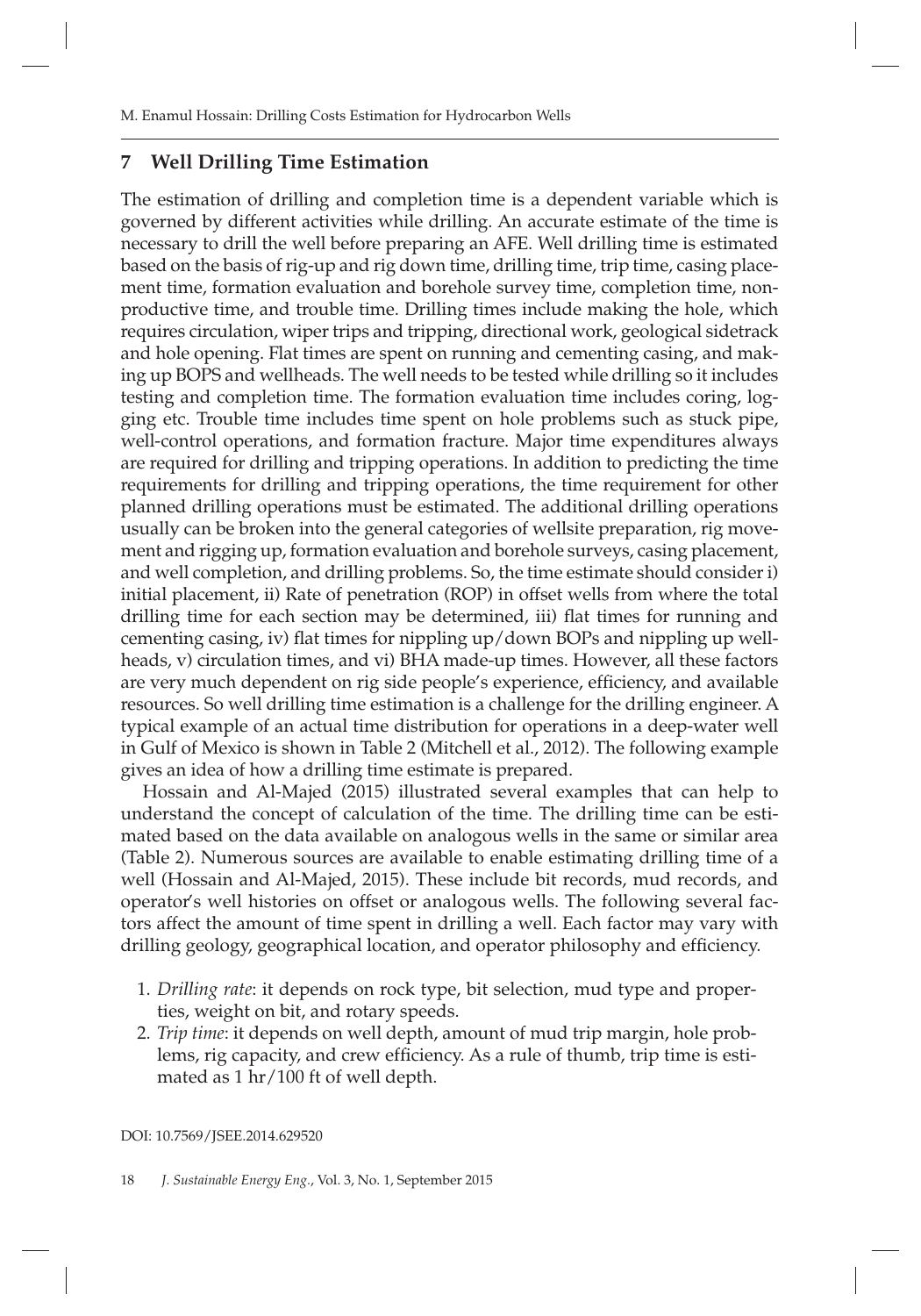| <b>Operation Description</b>          | <b>Days</b> | Percentage |
|---------------------------------------|-------------|------------|
| Normal operation (except drilling)    | 44.40       | 37         |
| Drilling                              | 34.80       | 29         |
| Lost time – operation problems        | 14.40       | 12         |
| Lost time - service company equipment | 3.60        | 3          |
| Lost time - rig equipment             | 3.60        | 3          |
| Weather-related problems              | 9.60        | 8          |
| Plugging and abandoning               | 3.60        | 3          |
| Rig moving and positioning            | 6.00        | 5          |
| <b>Total</b>                          | 120.00      | 100.00     |

**Table 2** Time Distribution for Gulf of Mexico Deep-water Well

- 3. *Hole problems*: hole sloughing, lost circulation, and slower drilling rates are considered as standard hole problems.
- 4. *Running casing*: the time for running casing depends on casing size, depth of well, hole conditions, efficiency of crew, and use of special equipment.
- 5. *Measurement while drilling*: logging, coring, and pressure (DST, drawdown or buildup) surveys.
- 6. *Directional/Horizontal drilling*: the directional control of a well requires increases in the drilling time which ultimately increases the total well drilling time.
- 7. *Well completion*: it is dependent on the complexity of well completion (i.e. single completion, duel completion, commingled completion, gravel pack, acidizing, fracturing, and other forms of well treatments). The use of a completion rig versus drilling rig for completion operations should be considered where technically and economically feasible. A completion rig is a smaller workover rig that costs significantly less than a large drilling rig.

The well-cost estimate is usually divided into several cost categories for engineering and accounting purposes (i.e. dry hole versus completed well costs and tangible versus intangible costs). General summaries of typical well costs are given in AFE (Table 1).

## **7.1 Drilling Time Estimation**

An estimation of drilling time can be based on historical ROP data where a drilling program will be set for the area of interest. For a given formation, ROP is inversely proportional to both compressive strength and shear strength of the rock. In addition, rock strength tends to increase with depth of burial. This is due to the higher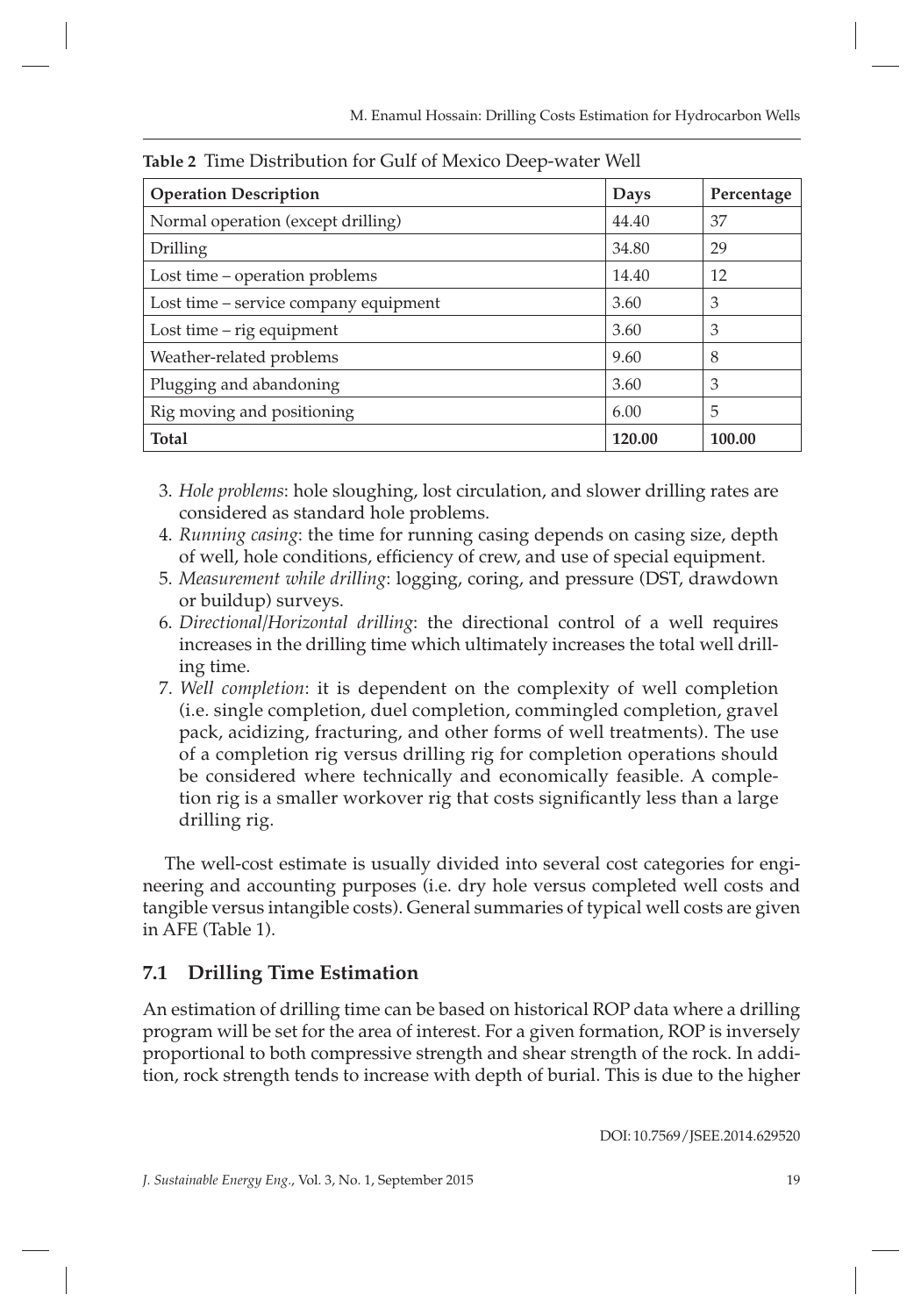confining pressure caused by the weight of the overburden. When major unconformities are not present in the subsurface lithology, the penetration rate usually decreases exponentially with depth. Under these conditions, ROP can be related to depth, D as:

$$
\frac{dD}{dt} = Ke^{-AD} \tag{4}
$$

**Here** 

*dD*  $\frac{dE}{dt}$  = rate of penetration, ft/hr  $K = constant, ft/hr$  $A =$  constant,  $ft^{-1}$  $D =$  total depth, ft

It is noted that constant *A* and *K* of Eq. (4) must be determined from the previous field data. Now, the drilling time can be obtained by integrating and solving the Eq. (4) for a given depth as:

$$
K \int_{0}^{t_d} dt = \int_{0}^{D} e^{AD} dD
$$
 (5)

Equation (5) has a definite integral which can be solved for  $t_d$  and the final form of the equation becomes:

$$
t_d = \frac{1}{AK} \left( e^{AD} - 1 \right) \tag{6}
$$

If there is available drilling data or previous experience exists in an area, more accurate predictions of drilling time can be attained by plotting depth vs. drilling time from past drilling operations (Figure 4). These types of plots are used in evaluating new drilling procedures designed to reduce drilling time to a given depth. Equation (6) allows more accurate prediction of time and cost for drilling a new well and is used in evaluating new drilling procedures (designed to reduce drilling time to a given depth).

Equation (4) can also be used to determine for a given bit, *i*, to drill from a depth of *Di* to a depth of *Di+L,* which may be given as:

$$
K \int_{0}^{t_{di}} dt = \int_{D_i}^{D_{i+L}} e^{AD} dD
$$
 (7)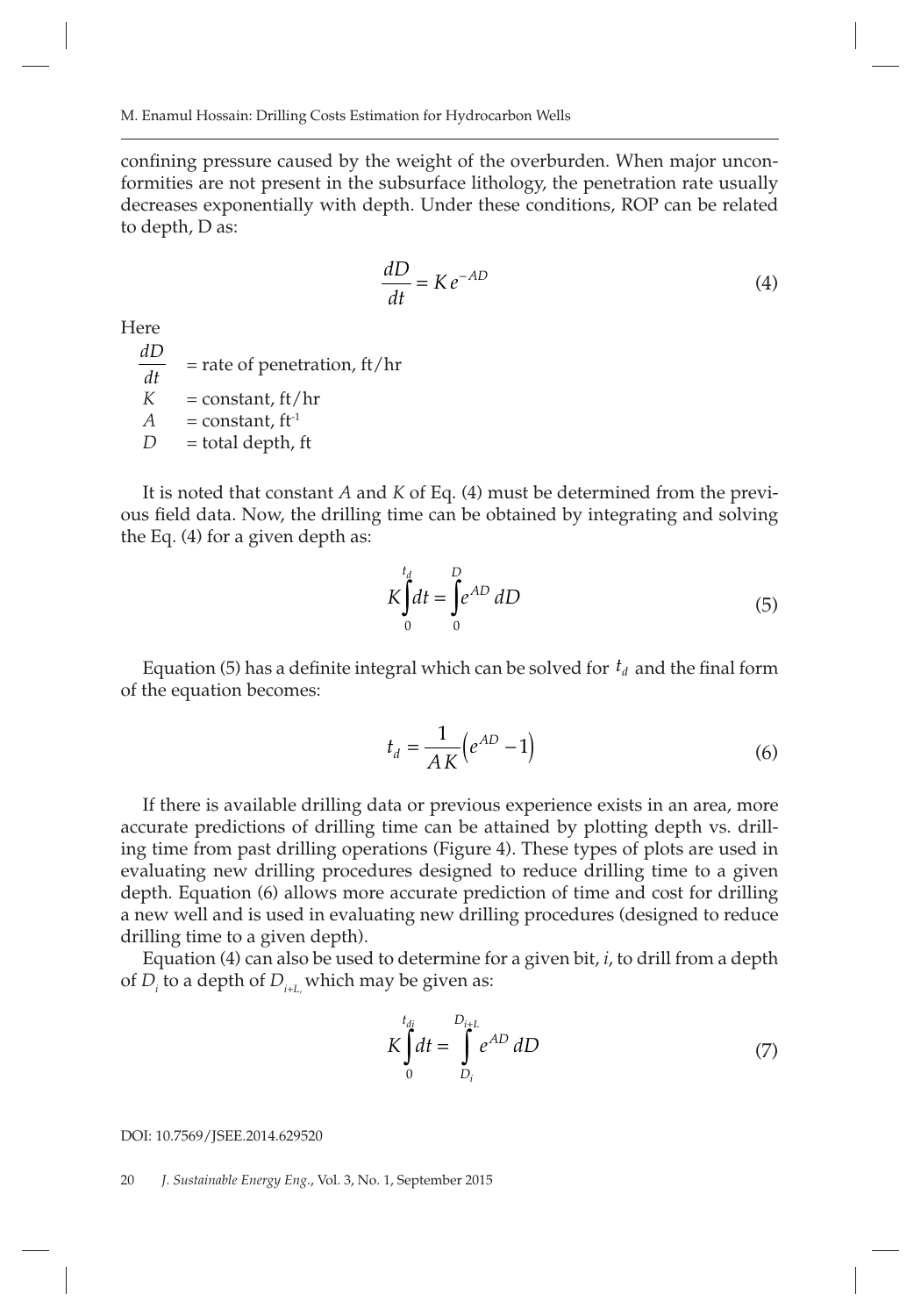

**Figure 4** Theoretical and actual time verses depth curve showing different stages of drilling activities

Equation (11.7) can be solved for drilling time of a given bit, *i* as

$$
t_{di} = \frac{1}{AK} \left( e^{AD_{i+L}} - e^{AD_i} \right)
$$
 (8)

Here

- $t_{di}$  = drilling time for a given bit *i*, hrs
- $D_i$  = depth of interest from where drilling time would be measured for a given bit, ft
- $D_{i+L}$  = depth of interest up to where drilling time would be measured for a given bit, ft

The drilling time required to drill from  $D$  to  $(D + 1000)$  can be obtained using Eq. (6) as:

$$
t_{d} = \frac{1}{AK} \left[ \left\{ e^{A(D+1000)} - 1 \right\} - \left\{ e^{AD} - 1 \right\} \right] \tag{9}
$$

Here

' *d*  $t =$  drilling time required to drill from *D* to (*D* + 1000), hr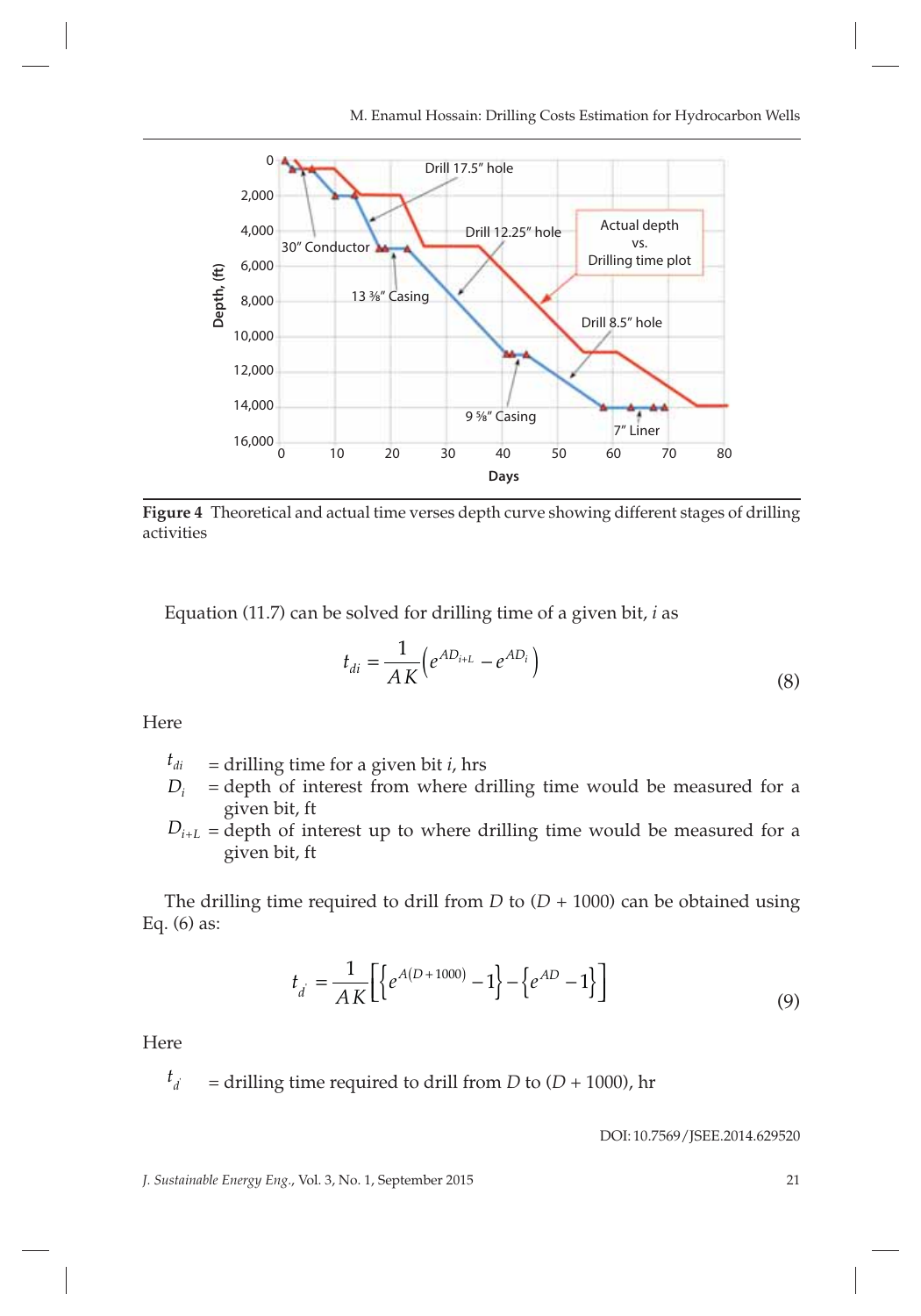Equation (9) reduces to:

$$
t_{\vec{d}} = \frac{e^{AD}}{AK} \left[ e^{1000A} - 1 \right]
$$
 (10)

#### **7.2 Trip Time Estimation**

In well drilling time estimation, a second major component of the time required to drill a well is the trip time which can be defined as the time required for changing a bit and resuming drilling operations. The time required for tripping operations depends primarily on the depth of the well, the rig being used, and the drilling practices followed. It can be approximated using the following relation as

$$
t_t = 2\left(\frac{\overline{t_s}}{\overline{t_s}}\right)\overline{D_t} \tag{11}
$$

Here

- $t_t$  = trip time required to change a bit and resume drilling operations, hrs
- $\frac{\overline{t_s}}{\overline{l_s}}$  = the average time required to handle one stand of drillstring, hrs<br> $\frac{\overline{t_s}}{\overline{l_s}}$  = the average length of one stand of drillstring, ft
- *sl* = the average length of one stand of drillstring, ft
- $\overline{D_t}$  = the mean depth where the trip was made (i.e. mean depth at the trip level), ft

It is noted that the time required to handle the drill collars is greater than for the rest of the drillstring, but this difference usually does not warrant the use of an additional term in Eq. (11). Historical data for the rig of interest are needed to determine,  $t_s$ .

#### **7.3 Number of Bit Estimation**

Formation with high strength requires the use of a greater number of bits to drill a given depth interval. In some cases, the number of trips required to drill a well is greater than to treat each trip individually with convenience. Table 3 shows the bit records for a well drilled in the South China Sea (Bourgoyne et al., 1986). Mathematically, the number of bits required for a given depth can be expressed as:

$$
N_b = \frac{t_d}{t_{bl}}\tag{12}
$$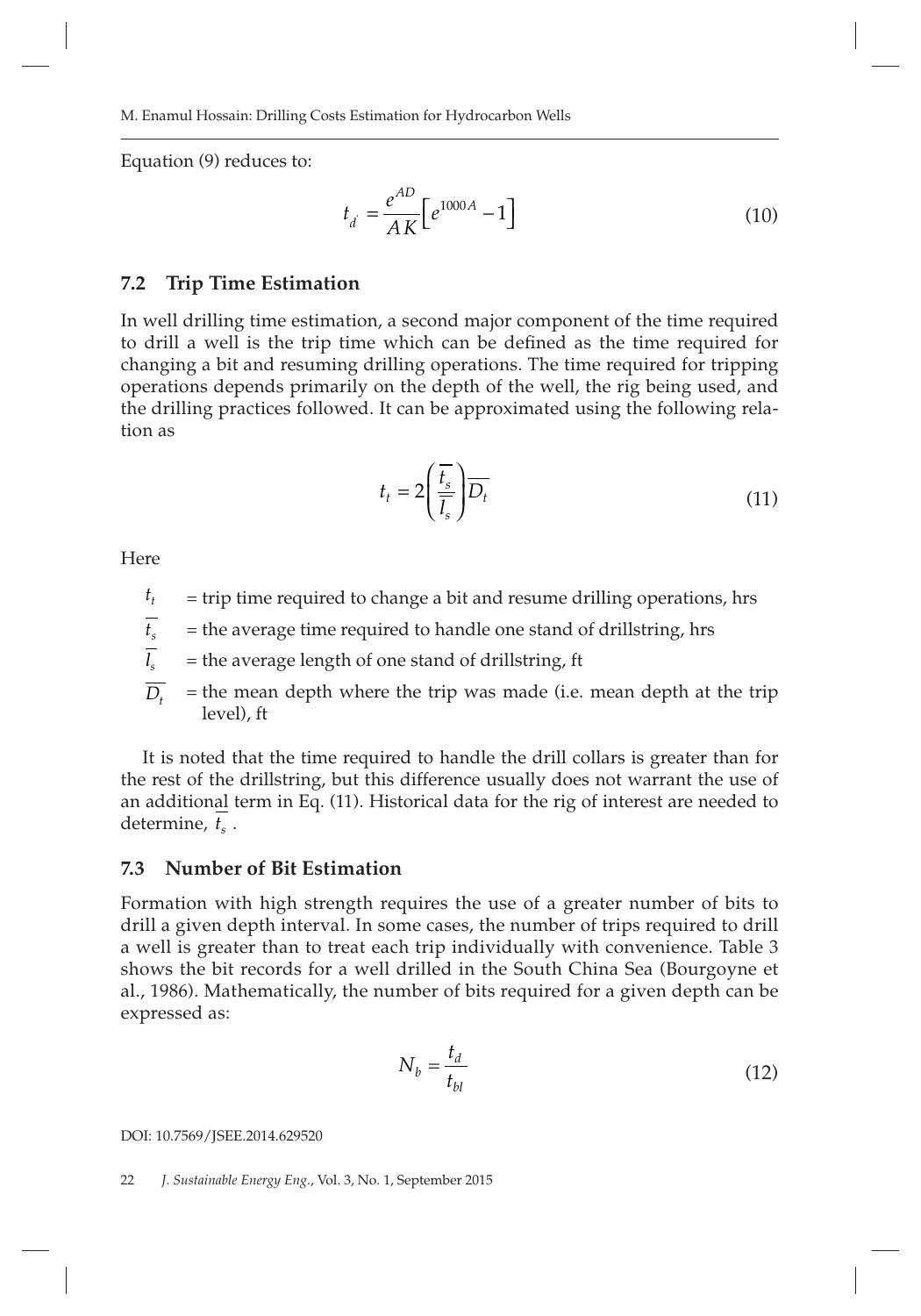| Bit<br>No.     | Depth out<br>(f <sub>t</sub> ) | Mean depth<br>(f <sub>t</sub> ) | <b>Bit time</b><br>(hrs) | <b>Total drilling</b><br>time (hrs) | <b>Average ROP</b><br>(ft/hr) | Hole<br>size (in) |
|----------------|--------------------------------|---------------------------------|--------------------------|-------------------------------------|-------------------------------|-------------------|
| $\mathbf{1}$   | 473                            | 237                             | $1.0\,$                  | 1.0                                 | 473                           | 15.00             |
| $\overline{2}$ | 1,483                          | 978                             | 5.0                      | 6.0                                 | 202                           | 15.00             |
| $\overline{3}$ | 3,570                          | 2,527                           | 18.5                     | 24.5                                | 113                           | 12.25             |
| $\overline{4}$ | 4,080                          | 3,825                           | 8.0                      | 32.5                                | 64                            | 12.25             |
| 5              | 4,583                          | 4,332                           | $7.0\,$                  | 39.5                                | 72                            | 12.25             |
| 6              | 5,094                          | 4,839                           | $7.0\,$                  | 46.5                                | 73                            | 12.25             |
| $\overline{7}$ | 5,552                          | 5,323                           | 14.0                     | 60.5                                | 32                            | 12.25             |
| 8              | 5,893                          | 5,723                           | 11.5                     | 72.0                                | 30                            | 12.25             |
| 9              | 6,103                          | 5,998                           | 9.0                      | 81.0                                | 23                            | 12.25             |
| 10             | 6,321                          | 6,212                           | 11.5                     | 92.5                                | 19                            | 12.25             |
| 11             | 6,507                          | 6,414                           | 9.0                      | 101.5                               | 21                            | 12.25             |
| 12             | 6,773                          | 6,640                           | 9.0                      | 110.5                               | 30                            | 12.25             |
| 13             | 7,025                          | 6,899                           | 9.5                      | 120.0                               | 27                            | 12.25             |
| 14             | 7,269                          | 7,147                           | 8.0                      | 128.0                               | 31                            | 12.25             |
| 15             | 7,506                          | 7,388                           | 16.0                     | 144.0                               | 15                            | 8.5               |
| 16             | 7,667                          | 7,587                           | 12.0                     | 156.0                               | 13                            | 8.5               |
| $17\,$         | 7,948                          | 7,808                           | 14.0                     | 170.0                               | $20\,$                        | 8.5               |
| $18\,$         | 8,179                          | 8,064                           | $8.0\,$                  | 178.0                               | 29                            | 8.5               |
| 19             | 8,404                          | 8,292                           | $10.5\,$                 | 188.5                               | 21                            | 8.5               |
| 20             | 8,628                          | 8,516                           | 11.0                     | 199.5                               | 20                            | 8.5               |
| 21             | 8,755                          | 8,692                           | 7.0                      | 206.5                               | 18                            | 8.5               |
| 22             | 8,960                          | 8,858                           | 10.0                     | 216.5                               | 21                            | 8.5               |
| 23             | 9,145                          | 9,053                           | 11.0                     | 227.5                               | 17                            | 8.5               |

**Table 3** Bit Records for South China Sea Area

Here

 $N_b$  = numbers of bit, nos.

 $t_{bl}$  = average bit life for a particular depth, hrs

## **7.4 Connection Time Estimation**

The third important time required for drilling operations is the connection time, which can be calculated as:

$$
t_c = N_s \times \overline{t_s} \tag{13}
$$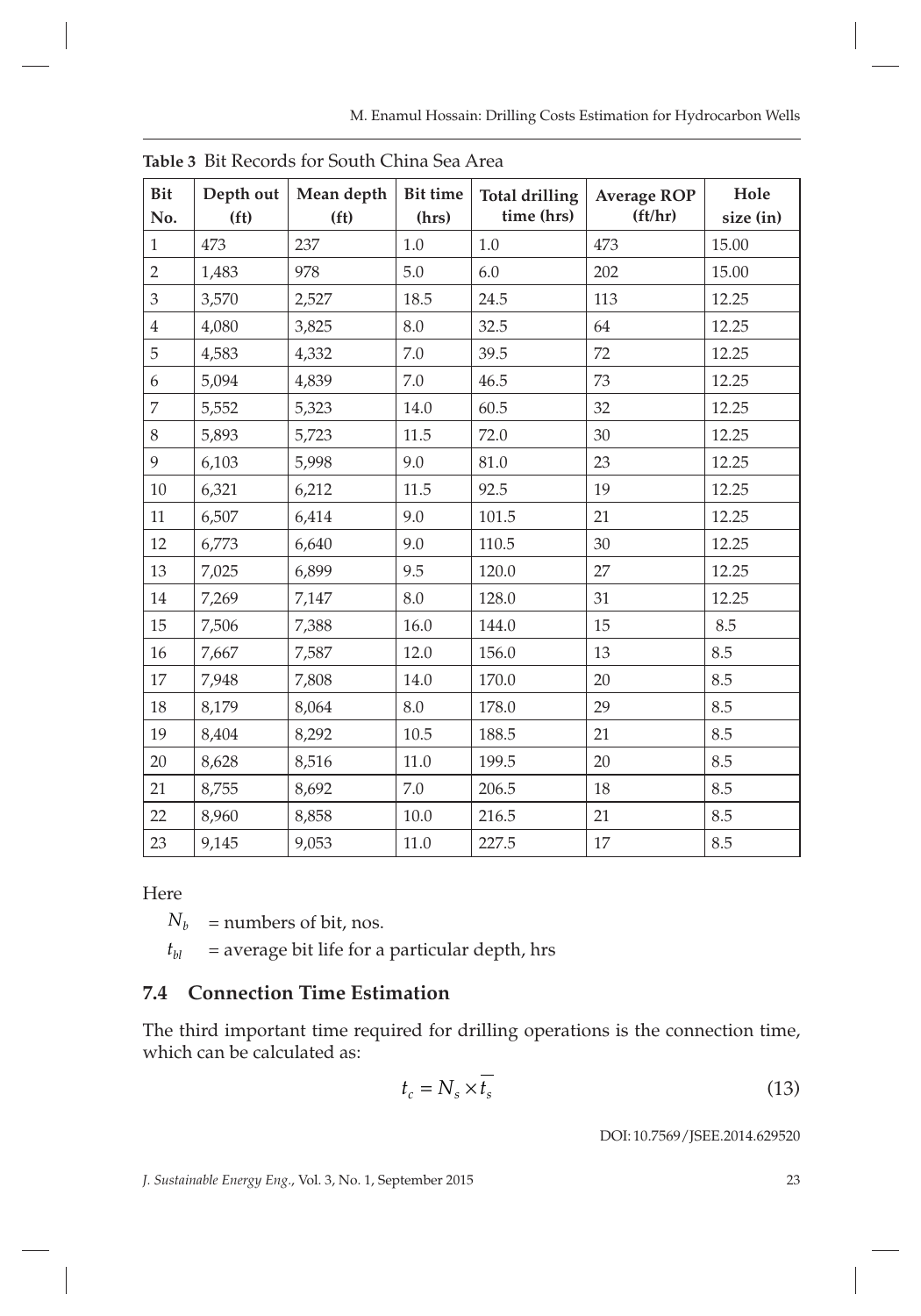Here

 $N_s$  = numbers of average stands of drillstring, nos.

The number of average stands of the drillstring can be calculated as the total drill length over the average length of one stand of the drillstring, i.e.

$$
N_s = \frac{\overline{D}}{\overline{l_s}}
$$
 (14)

Here

 $\overline{D}$  = mean depth of the well, ft

Total cost of the bit used for the planned well can be calculated as:

$$
C_{Tb} = C_b \times N_b \tag{15}
$$

Here

 $C_{Tb}$  = total cost of the bits used for the whole drilling operations, \$

Total cost of the rig paid as rent for the whole drilling operation can be calculated as:

$$
C_{Tr} = C_r \times t_d \tag{16}
$$

Here

 $C_{Tr}$  = total cost of the rig paid as rent for the whole drilling operation, \$

#### *7.5 Coring Cost Estimation*

While drilling, one of the objectives is to get the core sample for inspection. So, it is important to find out the coring cost per foot and the total coring time. Core recovery is given as the ratio length of the core recovered to the length of the core cut. It is usually expressed as a percentage. Similar to drilling costs, coring costs per foot can be given as:

$$
C_{cf} = \left\{ \frac{C_{cb} + C_r \left(t_{ct} + t_{cr} + t_{cc} + t_{crl} + t_{co}\right)}{\Delta D_{ROP}} \right\} \frac{1}{R_c}
$$
(17)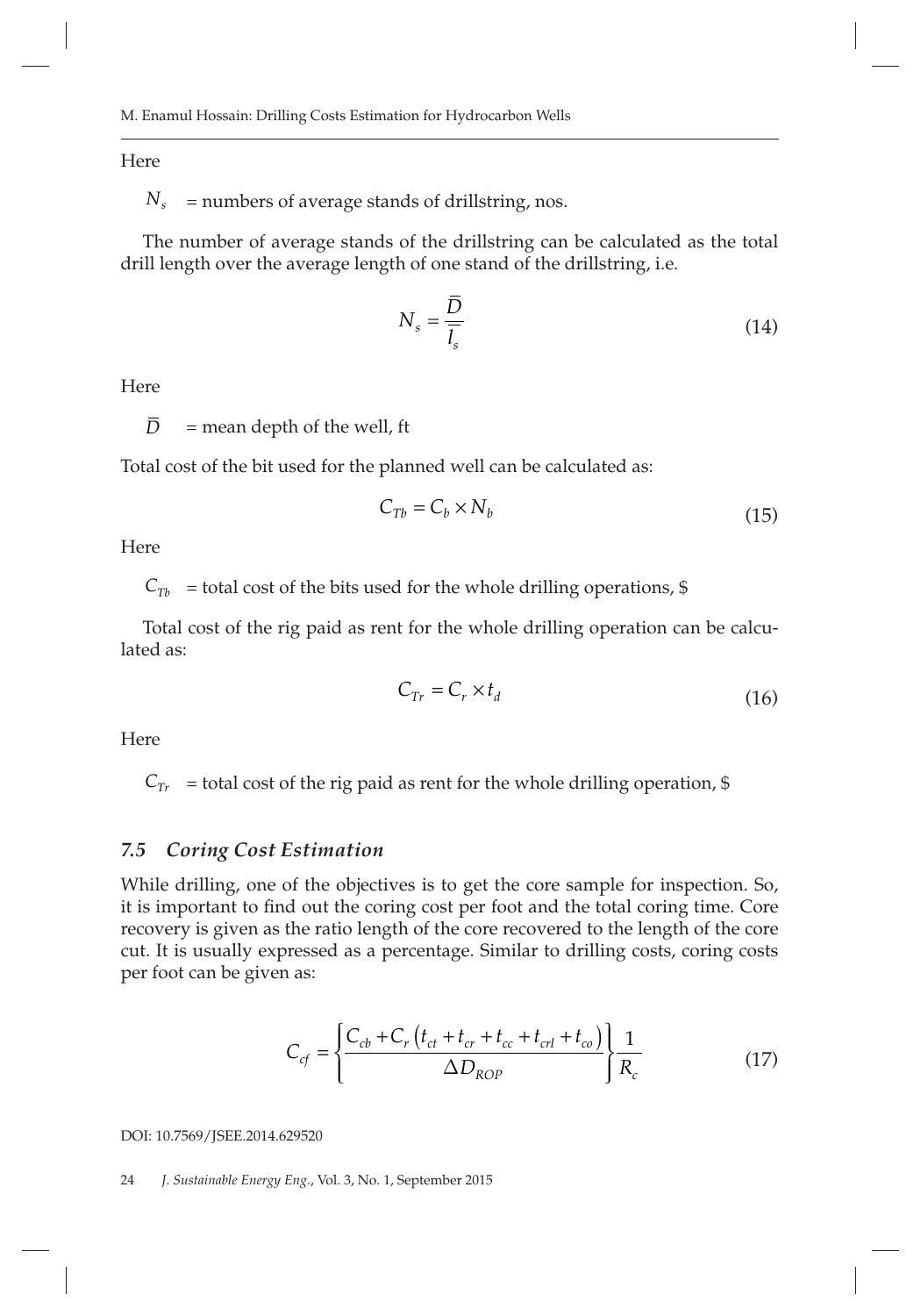Here  $C_{cf}$   $C_{cb}$ *Ccf* = coring costs per foot, \$/ft  $=$  core bit cost, \$  $t_{ct}$ = core trip time, hrs  $t_{cr}$ = core rotating time, hrs *t*  $t_{cc}$  = core connection time, hrs<br> $t_{crl}$  = core recovery, and laying  $=$  core recovery, and laying down of core barrel time, hrs  $t_{co}$  $t_{co}$  = coring time, hrs<br> $R_{o}$  = core recovery fa = core recovery factor, %

 $\Delta D_{ROP}$  = the formation depth where the coring will be done (a function of rate of penetration), ft

 $\Delta D_{ROP}$  can be calculated as:

$$
\Delta D_{ROP} = \int_{0}^{t_{cr}} ROP \, dt \tag{18}
$$

Here

*ROP* = rate of penetration, ft/hr

#### **8 Time Value of Investment**

The time value of money is the value of money figuring in a given amount of interest earned over a given amount of time. It is the growth potential of money over a period of time. The time value of money is the central concept in finance theory. The concept of interest is key to accounting for time value of money. To account for the time value of money, all future expenditures and revenues need to be converted to a common denominator, i.e., a common equivalent value of all the future cash flows is calculated at a common point in time. This common point may be the present, future, or even annual. The capital investment related to well drilling costs is directly influenced by time factor, inflation rate, political situation etc. Therefore time value of capital investment for drilling operations should be analyzed thoroughly.

#### *8.1 Future Value Estimation*

Future value is the value of an asset or cash at a specified date in the future that is equivalent in value to a specified sum today. The future value is determined as:

$$
V_f = V_p \left( 1 + \frac{i}{m} \right)^{nm} \tag{18}
$$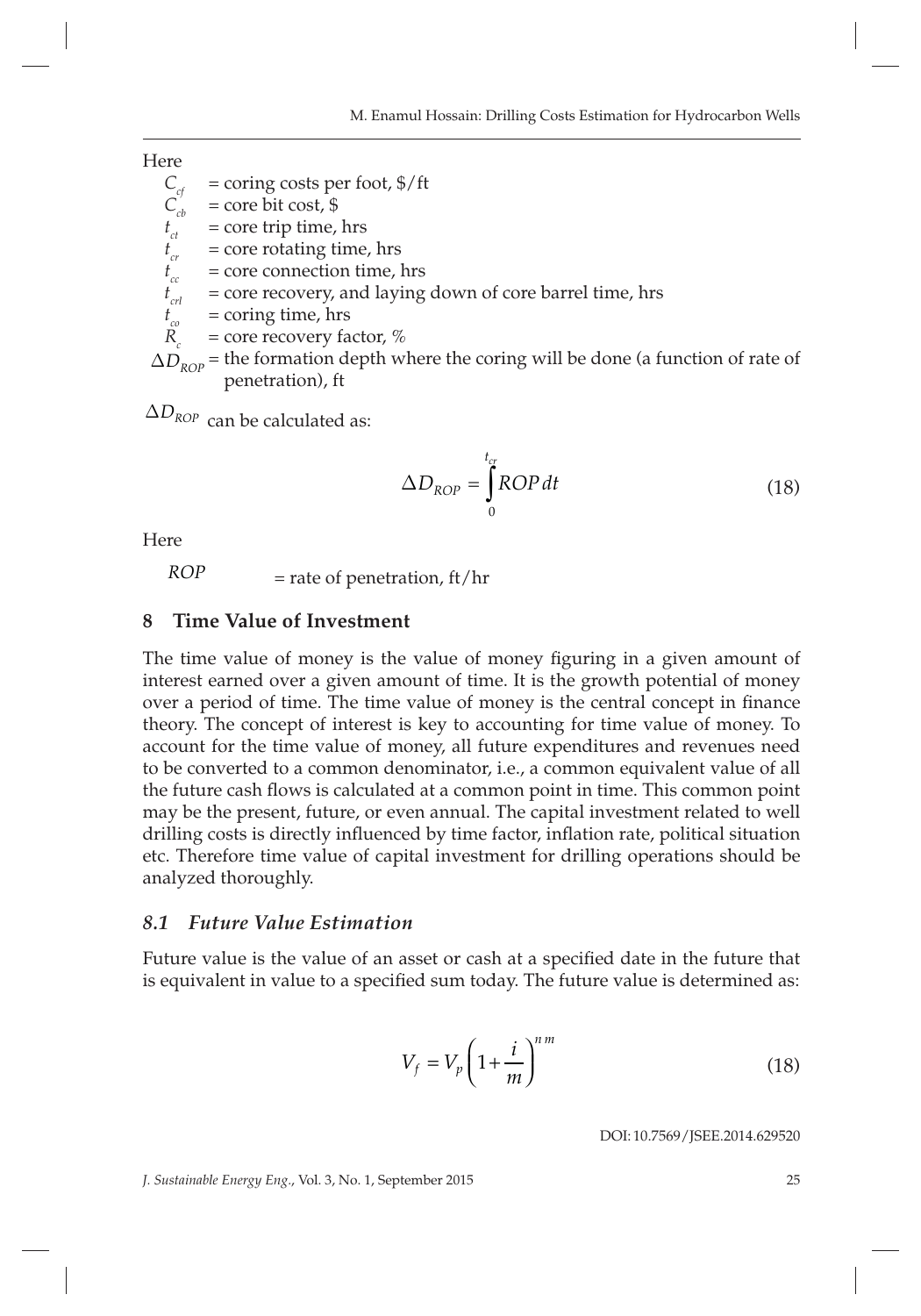#### Here

- $V_f$  = future value, \$
- $V_p$  = present value, \$
- $i =$  nominal interest rate per year or growth rate in fraction, \$
- *m* = number of interest compounding per year or the number of payments per year, nos.
- $n$  = number of years, nos.

For the case of continuous compounding, which is commonly used within the petroleum producing industry, the relationship between the present and the future values becomes:

$$
V_f = V_p \left( e^{i\,n} \right) \tag{19}
$$

The present value of a future payment is the core for the time value of money. The mathematical relationships for the other formulas are derived from this concept. For example, the annuity formula is the sum of a series of present value calculations. The present value formula can be written as:

$$
V_p = V_f (1 + i)^{-m}
$$
 (20)

The expected value is calculated as

$$
V_{ex} = \sum_{j}^{k} P_j C_j \tag{21}
$$

Here

 $V_{ex}$  = expected value, \$

- $P_j$  = provability of the j<sup>th</sup> event
- $C_i$  = cost of the j<sup>th</sup> event, \$

#### **9 Price Elasticity**

Price elasticity is used to measure the effect of economic variables such as demand or supply of rigs or wells drilled with respect to change in the crude oil price. It enables one to find out how sensitive one variable is with the other one, and it is also independent of units of measurement. It is the ratio of the percentage of the change of wells and footage drilled to the percentage change in the crude price. It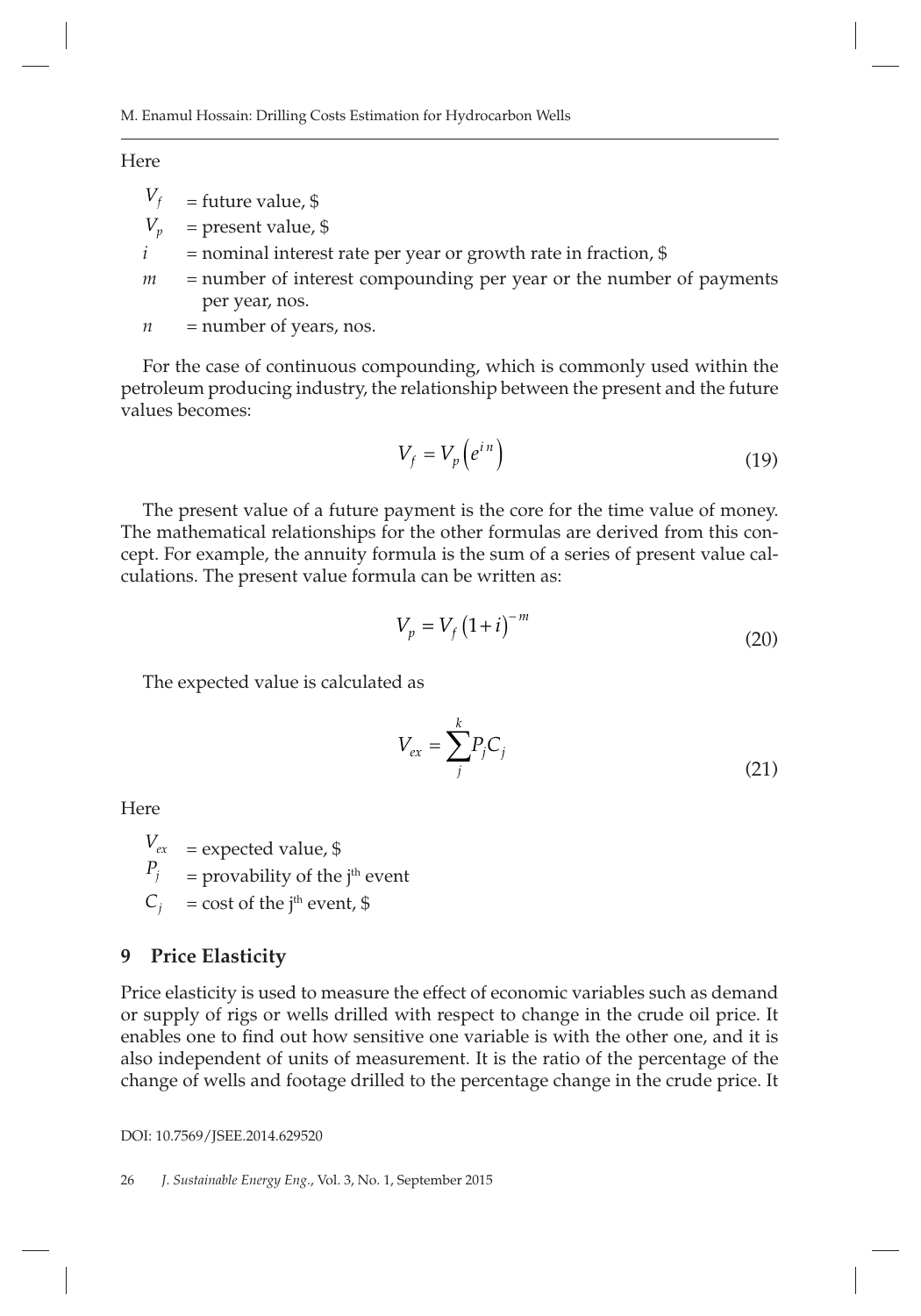describes the degree of responsiveness of the rig in demand or rig in supply to the change in the crude price. So drilling price elasticity can be obtained as

$$
E_d = \frac{R}{P_{oil}}\tag{22}
$$

Here

 $E_d$  = drilling price elasticity

 $R$  = percentage change in drilling wells

 $P_{oil}$  = percentage change in the crude price

In order to compare the calculated elastic values, the elasticity can be classified as follows:

- 1. Inelastic: Elasticity is less than one. The number of drilling rigs does not respond strongly to the oil price.
- 2. Elastic: Elasticity is greater than one. The number of drilling rigs responds strongly to the oil price.
- 3. Perfectly Inelastic: Elasticity is equal to zero. The number of drilling rigs does not respond to the oil price change.
- 4. Perfectly Elastic: Elasticity is equal to infinity. The number of drilling rigs responds infinitely to the oil price change.
- 5. Unit Elastic: Elasticity is equal to one. The number of drilling rigs responds by the same percentage as the oil price change.

## **10 Current Trend on Drilling Cost Analysis**

The objective of drilling a hydrocarbon well is to make a hole as quickly as possible subject to the technological, operational, quality, and safety constraints associated with the process. These objectives are frequently conflicting and depend on factors that interrelate and vary with respect to time, location, and personnel, and are subject to significant intrinsic and market uncertainty. Drilling rates are often constrained by factors that the driller does not control and in ways that cannot be documented. In many situations, the causes of dysfunction are complex, occur simultaneously, and lack effective solutions.

The evaluation of drilling performance commands a high degree of visibility in oil and gas companies, and over the past few decades, various methods have been proposed to evaluate drilling cost and complexity. To understand the drilling process, it is necessary to isolate the factors affecting drilling and to quantify their interaction. There is no way to identify all the characteristics of drilling that might be important. However, many characteristics of the process can be observed, and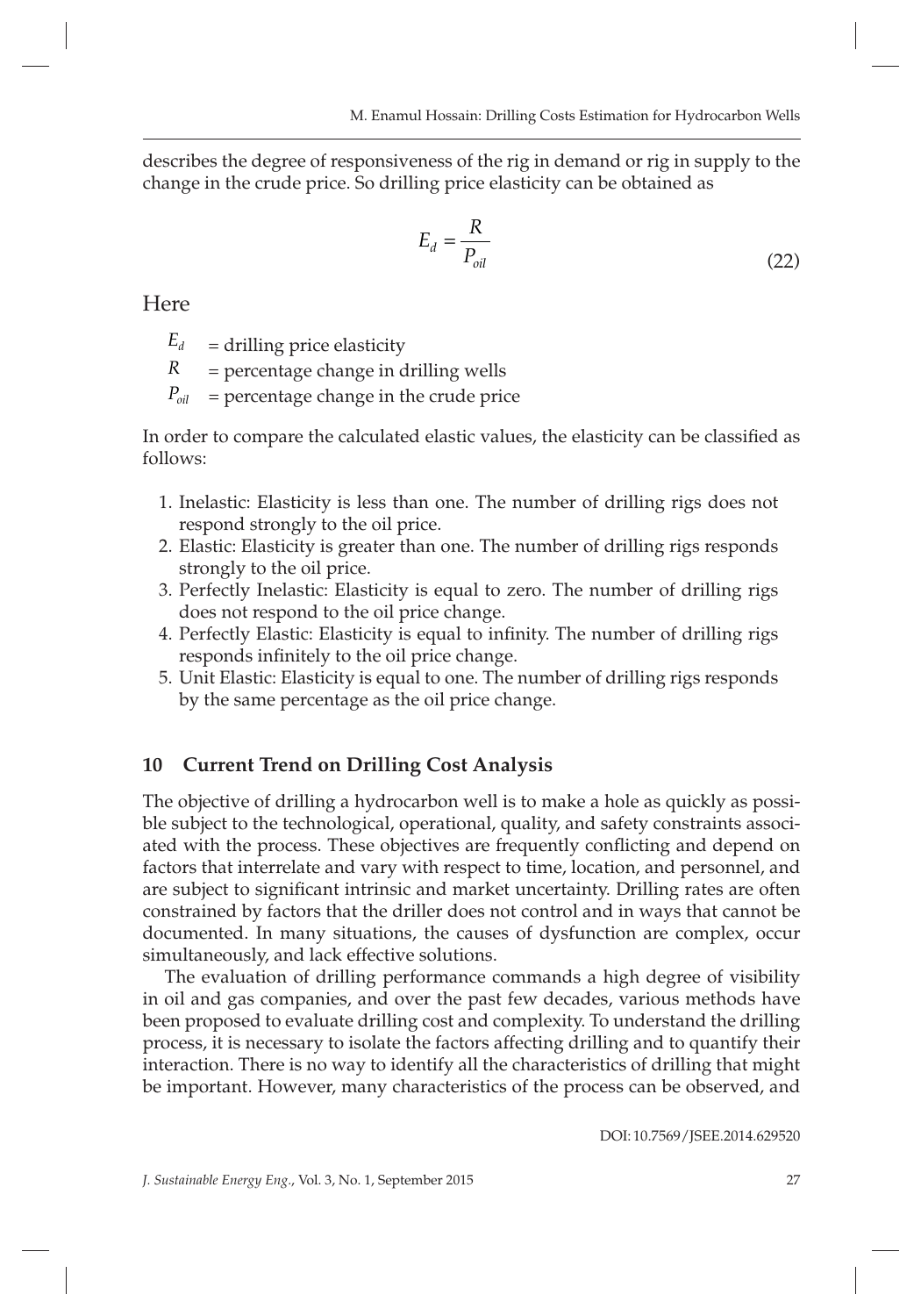in practice it is necessary to consider only a set of factors that adequately represent drilling conditions. Well characteristics are measured directly, while operator experience and wellbore quality frequently need to be represented by proxy variables. Many unobservable factors also impact drilling performance, such as well planning and preparation, project management skills, communication skills, and training.

The economic viability of marginal projects relies on a sound understanding of well costs and containment of the risks involved. Well costs are an important consideration in assessing the prospects of an exploration license. The choice of one exploration area over another may be influenced by differences in well costs. Despite the importance of well costs to the petroleum industry, forecasting well costs has been an imprecise process. Despite this collective wealth of drilling data and statistics, well operators often have difficulty predicting their well costs. This is due, in no small part, to the uniqueness of each well drilled. Lithology can vary significantly over short distances. Equipment and personnel vary from rig to rig. Well Non-Productive Time (NPT) caused by weather, difficult geology or equipment failure can result in substantial cost increases. Market rates for equipment and services are constantly changing. Lessons learned from previous wells are applied to improve the performance of subsequent wells with varying degrees of success.

The oil and gas industry invests significant money and other resources in projects with highly uncertain outcomes. In recent years, oil industry is heading to drill complex wells and unconventional targets where costly problems can occur and where associated revenues might be disappointing. In such case, companies may lose their investment; or may make a handsome profit. Oil companies are in an uncertain business. Assessing the outcomes, and assigning probabilities of occurrence and associated values, is how the company analyzes and prepares to manage risk.

Throughout the latter quarter of the  $20<sup>th</sup>$  century, the oil and gas industry gradually started adopting the methods of uncertainty analysis, specifically decision trees and Monte Carlo simulation. Nowadays, the companies are searching in hostile conditions where they are facing many challenges which later affect the drilling cost analysis. Therefore, in the future new techniques must be developed to incorporate the issues of uncertainty regarding these environments so that the drilling cost analysis can be made with minimum error.

A new approach to drilling cost estimation has been established that provides a general framework for cost estimation using a formalized systems perspective. A generalized functional approach is developed that combines regression-based techniques, as used in the Joint Association Survey (JAS), with the multidimensional attributes of drilling, as incorporated in the Mechanical Risk Index (MRI), Directional Difficulty Index (DDI), and Difficulty Index (DFI) models. The JAS and MRI are the most popular methods used to evaluate drilling cost and complexity in the Gulf of Mexico. Specialized indices have been introduced to characterize the complexity of drilling directional and extended reach wells.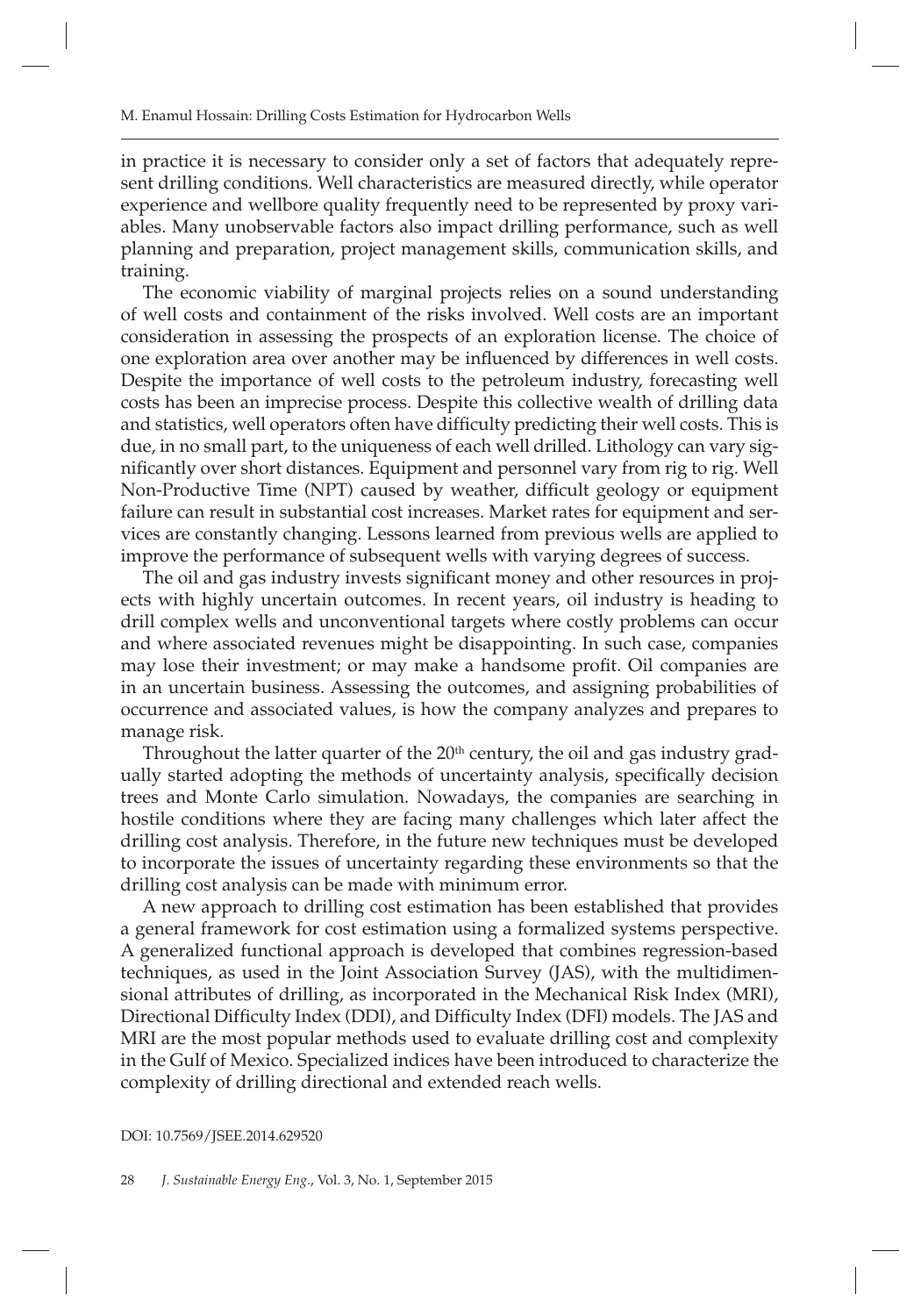The JAS estimates drilling cost using survey data and quadratic regression models constructed from four descriptor variables (API, 2002). The MRI is a risk index that uses six primary variables and 14 qualitative indicators to characterize wellbore complexity (Dodson and Dodson, 2003). A DDI and a DFI have been introduced to characterize the complexity of drilling directional and extended-reach wells (Oag and Williams, 2000; Shirley, 2003), and recently Mechanical Specific Energy (MSE) surveillance has been used to improve bit efficiency and performance and obtain a more objective assessment of drilling efficiency (Dupriest and Koederitz, 2005; Dupriest, 2006).

#### **11 Future Trend on Drilling Cost Analysis**

Drilling a hole in the ground in the search for or production of oil and gas is a complicated activity that is subjected to significant sources of variability. Although the physics of drilling is the same everywhere throughout the world, geologic conditions, contractor experience, equipment availability, well specification, and numerous other factors can lead to a wide range in drilling performance. Cost estimation is difficult and benchmarking efforts are often unreliable. Performance comparisons are mostly done on a well-by-well, actual-versus-plan basis, or seek to correlate costs to performance indicators, metrics, or drilling parameters.

To evaluate the differences that exist in drilling wells and to compare costs, it is necessary to establish statistically reliable relationships between performance metrics and the factors that impact drilling. The formation geology at the site and the location of the target reservoir is a primary factor that influences drilling cost. Geologic formations vary across the world, and indeed, within the same producing basin. Hard, abrasive, and heterogeneous formations typically have low penetration rates, frequent drillstring failures, and significant deviation from the planned trajectory. Deep reservoirs are usually characterized by low permeability, high temperature and pressure, complex fracture growth and stress regimes, and contaminants such as  $CO_2$  and  $H_2S$ , which increase the complexity of the well and require operators to deal with a number of issues concerning safety and operational performance. The drilling methods used to make a hole depend upon the geologic formation and the technology applied, the amount of information known about the formation, the experience and preferences of the operator, available equipment, and the drilling contractor's experience and execution. Therefore, incorporation of all these challenging features brings the frontier thought for the future researchers.

The characteristics of the well are specified by the drilling plan, the location of the target reservoir, and the conditions encountered during drilling. Bit hydraulics has a major influence on drilling efficiency, and its role is complex since it is closely tied to other drilling variables, such as lithology, bit type, downhole conditions, mechanical drilling parameters, circulation system and drilling mud. Site characteristics such as the water depth, operators experience in the region, and expected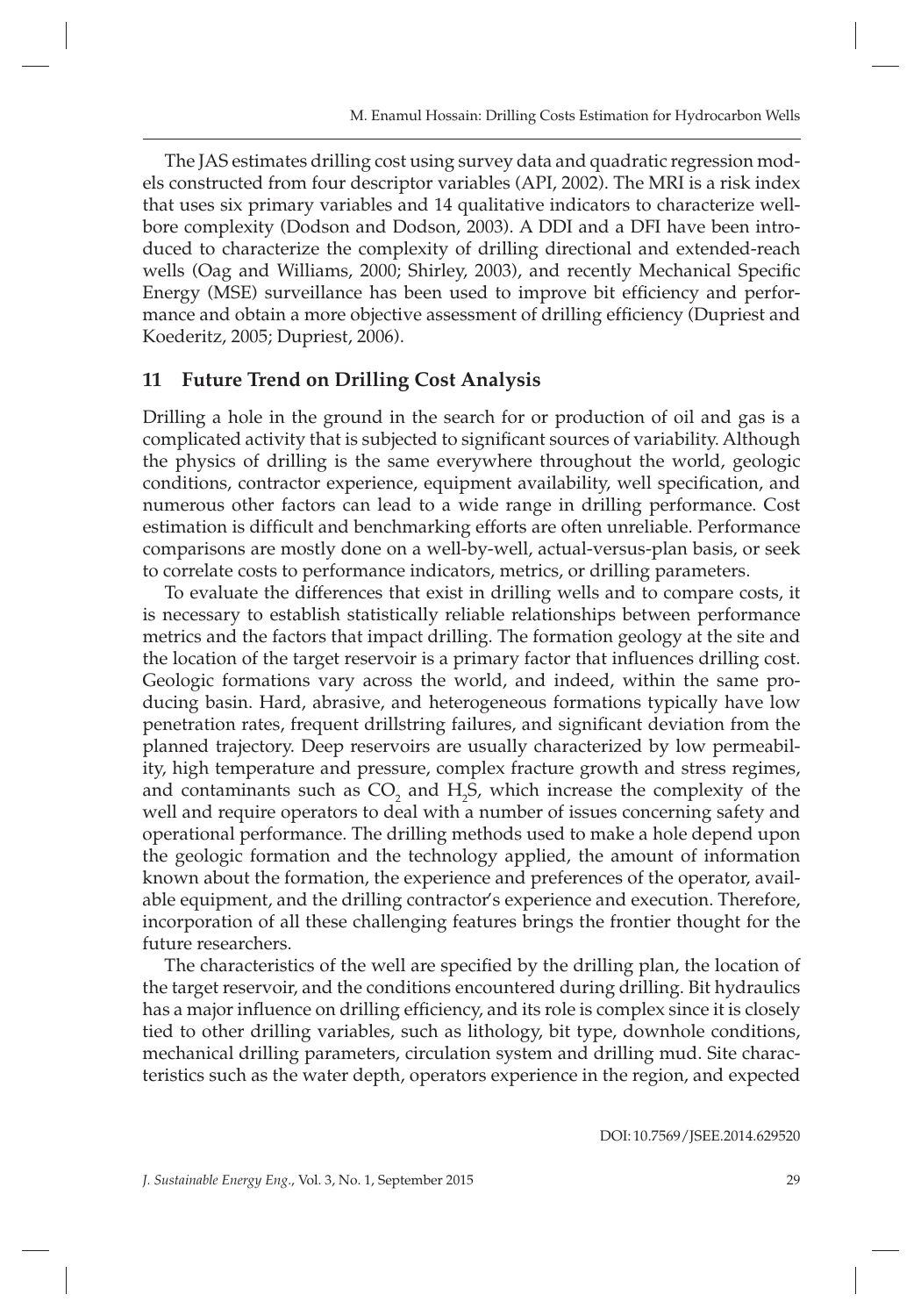environmental conditions influence the operator's decision regarding the selection of the contract and rig type, which in turn influence drilling performance metrics. Recently, the exploration companies are exploring unconventional resources such as shale and tight gas reservoirs, which could be uneconomical to explore with current technology, as they need more expensive tools. In the near future, a new model must be developed to incorporate the drilling cost of these uncertain behaviors of resources.

Over the past several decades, various methods have been proposed to evaluate drilling cost and complexity. However, because of the large number of factors and events that impact drilling performance, predictive models are difficult to construct. Quantifying well costs and complexity is challenging, due either to restrictions on data collection and availability, constraints associated with modeling, or combinations of these factors. Drilling rates are often constrained by factors that the driller does not control and in ways that cannot be documented, which creates a future challenge toward the estimation of drilling costs.

## **12 Conclusions**

The article covers various methods that have been proposed over the past several decades to evaluate drilling cost and complexity. However, because of the large number of factors and events that impact drilling performance, predictive models are difficult to construct. Quantifying well costs and complexity is challenging, due either to restrictions on data collection and availability, constraints associated with modeling, or combinations of these factors. Drilling rates are often controlled by factors that the driller does not control and in ways that cannot be documented. The purpose is to review the primary methods used to assess drilling cost and complexity. This article discusses the list factors affecting well costs, estimate drilling time, list elements of well costing, calculation of well costs, understand NPT and risks associated with well cost estimation.

## **13 Nomenclature**

- $A =$ constant, ft<sup>-1</sup>
- $a_{dc}$  = constant depend on well location, \$
- $=$  constant depend on well location,  $ft^{-1}$
- $C$ <sub>b</sub>  $=$  bit cost, \$
- $C$ <sub>f</sub> = drilling cost per unit depth, \$/ft
- *Co* = all other costs of making a foot of hole, such as casings, mud, cementing services, logging services, coring services, site preparation, fuel, transportation, completion, etc.,  $\oint$  = cost of the j<sup>th</sup> event,  $\oint$
- 
- $C_r$  = rig cost or fixed operating cost of the rig per unit time, \$/hr
- $=$  drilling cost, \$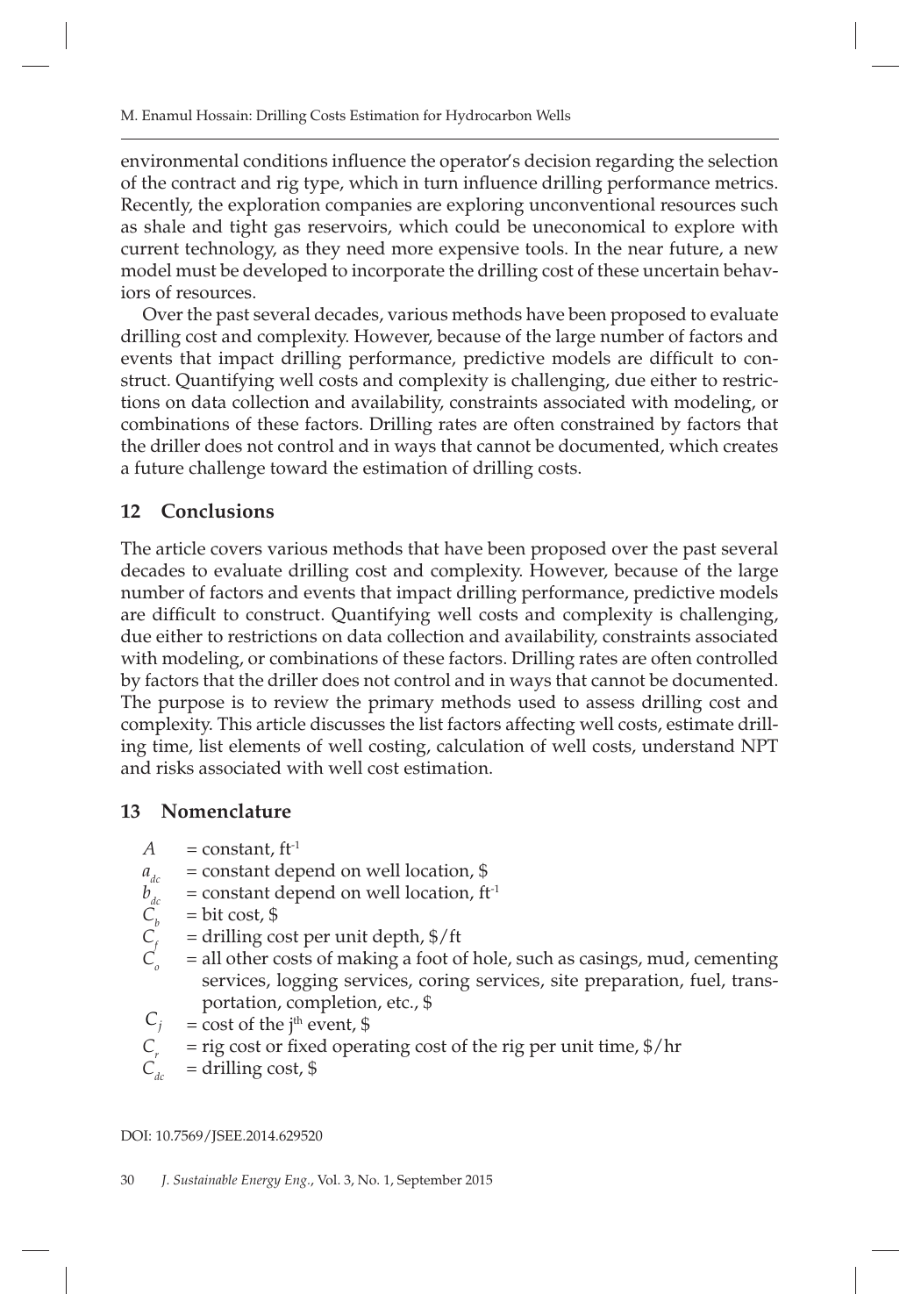$C_{cb}$  = core bit cost, \$

 $C_{\rm cf}$  = coring costs per foot, \$/ft

- $C_{Tb}$  = total cost of the bits used for the whole drilling operations, \$
- $C_{Tr}$  = total cost of the rig paid as rent for the whole drilling operation, \$
- $C_{\text{one}}$  = overall well cost excluding the production,  $\frac{C}{\sqrt{t}}$
- $D =$  total depth, ft
- $D_i$  = depth of interest from where drilling time would be measured for a
- $D_{i+L}$  = depth of interest up to where drilling time would be measured for a given bit, ft
- $\overline{D}$  = mean depth of the well, ft
- $\overline{D_t}$  = the mean depth where the trip was made (i.e. mean depth at the trip level), ft
- $E_d$  = drilling price elasticity
- *i* = nominal interest rate per year or growth rate in fraction,  $\frac{1}{8}$ <br> $K = \text{constant}$ , ft/hr
- $K = \text{constant}$ , ft/hr<br> $L = \text{the average len}$
- = the average length of one stand of drillstring, ft
- *m* = number of interest compounding per year or the number of payments per year, nos.
- $n =$  number of years, nos.
- $N_b$  = numbers of bit, nos.<br> $N_c$  = numbers of average
- *N<sub>s</sub>* = numbers of average stands of drillstring, nos.<br> $P_i$  = provability of the j<sup>th</sup> event
- 
- $P_j$  = provability of the j<sup>th</sup> event<br> $P_{oil}$  = percentage change in the c = percentage change in the crude price
- *R* = percentage change in drilling wells<br>*R* = core recovery factor, %
- = core recovery factor, %

*ROP* = rate of penetration, ft/hr

- *t*  $=$  connection time or non-rotating time during the bit run, hrs
- *t*  $\dot{t}_{di}$  = drilling time or rotating time during the bit run, hrs <br> $t_{di}$  = drilling time for a given bit *i*, hrs
- $=$  drilling time for a given bit *i*, hrs
- ' *d*  $t =$  drilling time required to drill from *D* to (*D* + 1000), hr
- *st* = the average time required to handle one stand of drillstring, hrs
- $t_t^s$  = trip time required to change a bit and resume drilling operations, hrs = average bit life for a particular depth, hrs
- $=$  average bit life for a particular depth, hrs
- $t_{ct}$ = core trip time, hrs
- $t_{cr}$ = core rotating time, hrs
	- = core connection time, hrs
	- $=$  core recovery, and laying down of core barrel time, hrs
- *t co* = coring time, hrs
- *Vf* = future value, \$

*t*

- = present value, \$
- = expected value, \$